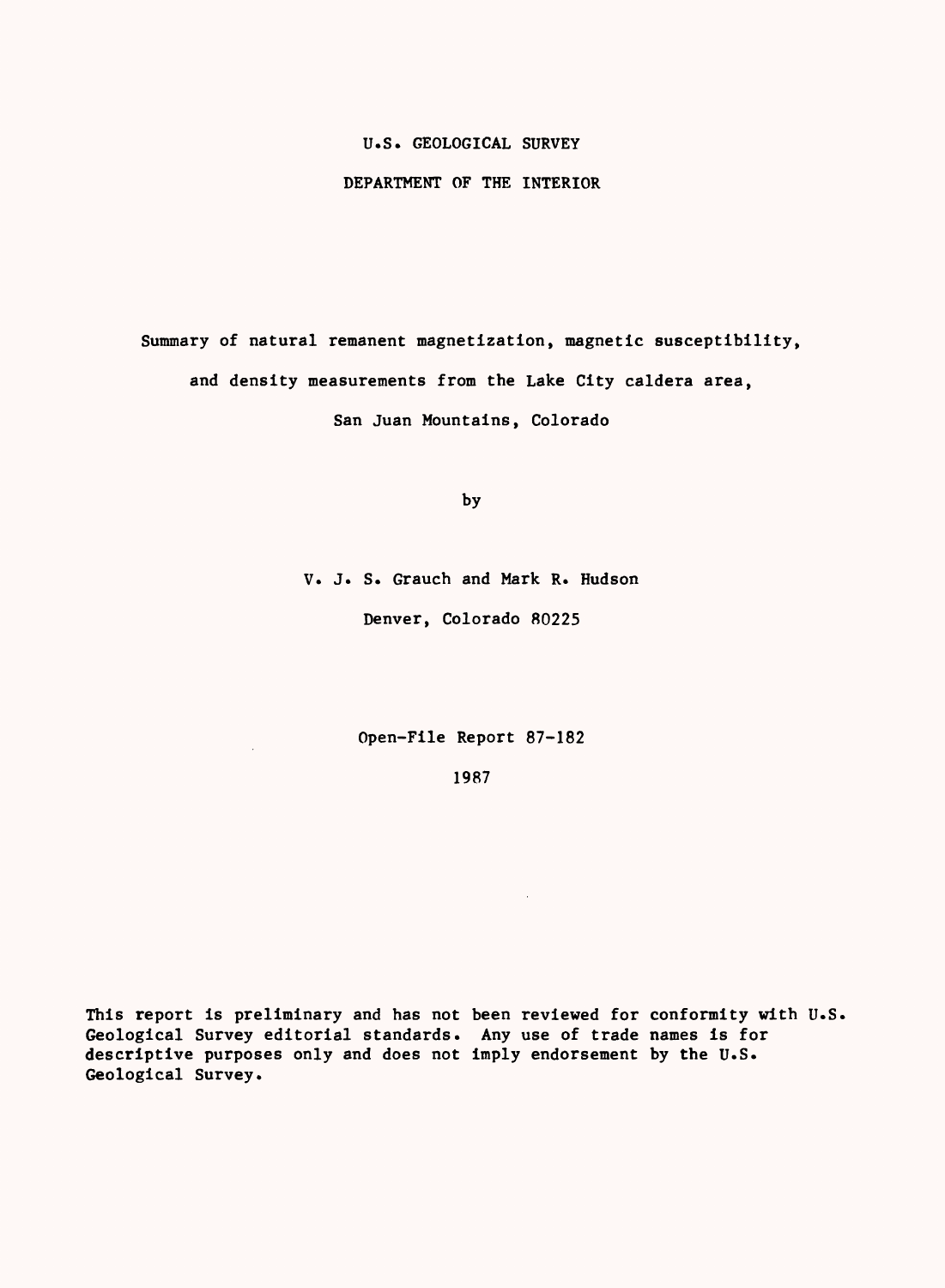## Table of Contents

<u>т</u>

|                                                  | $\mathbf{1}$            |
|--------------------------------------------------|-------------------------|
|                                                  | $\overline{\mathbf{3}}$ |
|                                                  | $\overline{\mathbf{3}}$ |
|                                                  | 5                       |
|                                                  | 5                       |
|                                                  | 5                       |
|                                                  | 5                       |
|                                                  | 6                       |
|                                                  | 6                       |
|                                                  | 7                       |
|                                                  | 7                       |
|                                                  | 8                       |
|                                                  | 9                       |
|                                                  | 9                       |
| BRIEF DESCRIPTION OF GEOLOGIC UNITS<br>APPENDIX: | 19                      |

 $\sim 200$ 

 $\pmb{\mathbf{i}}$ 

## Page

 $\sim$   $\sim$ 

 $\mathcal{L}$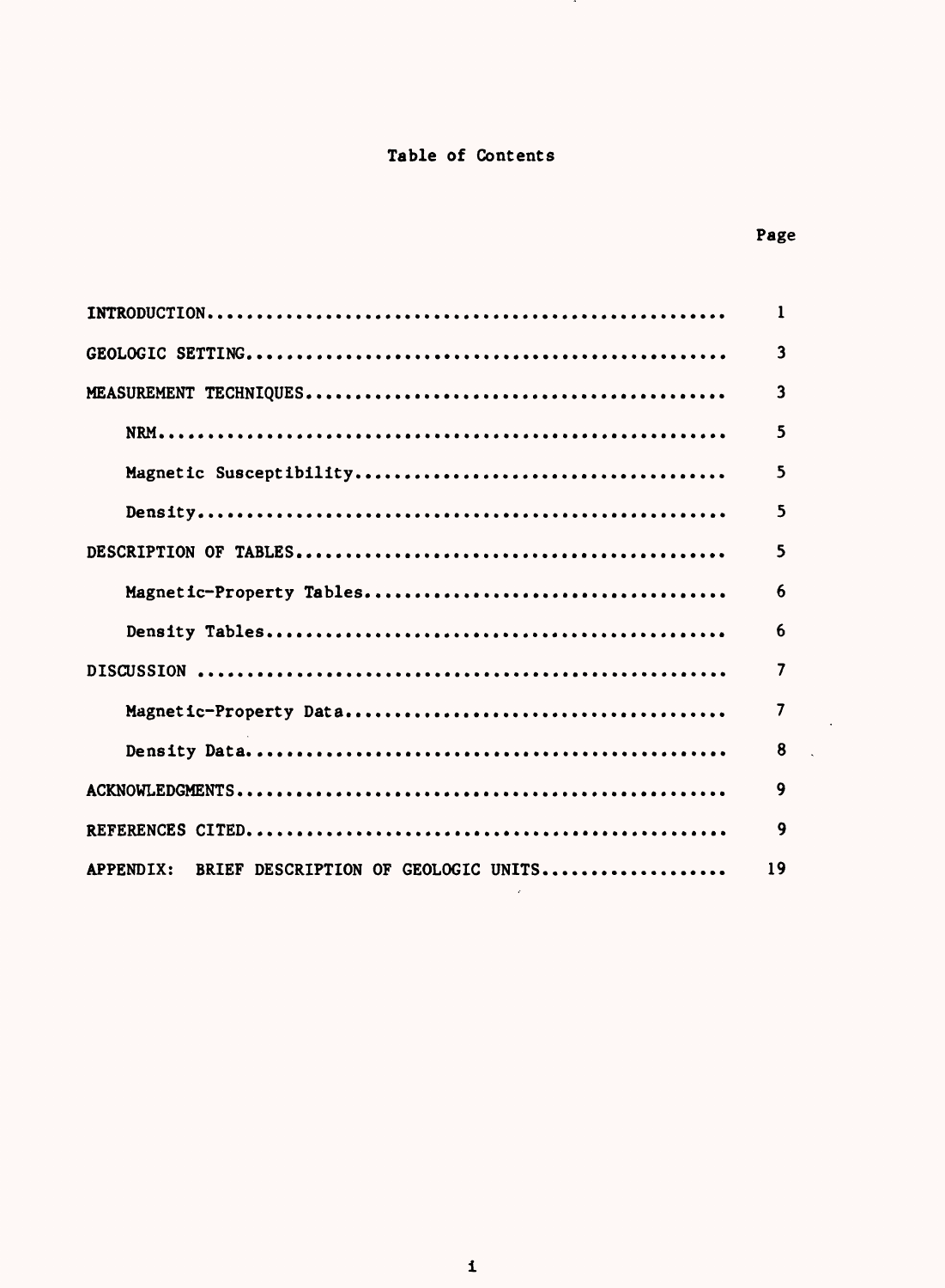$\sim$   $\sim$ 

 $\mathcal{A}=\mathcal{A}$  .

## LIST OF FIGURES

|  | Figure 1. Location of Lake City area and sites ISG-1 and 2SR-6 |   |
|--|----------------------------------------------------------------|---|
|  | 2. Location map of the calderas of the San Juan volcanic       | 4 |
|  | field                                                          |   |

 $\sim$  .

## LIST OF TABLES

|     | Table 1. List of site names and corresponding geologic units | 11 |
|-----|--------------------------------------------------------------|----|
| 2.  |                                                              | 13 |
| 3.  | Summary of susceptibility data                               | 14 |
| 4.  | Total magnetization calculated from average NRM and          |    |
|     | induced magnetization vectors                                | 15 |
| 5а. | Summary of core density data                                 | 16 |
| 5b. | Density data for single-sample sites                         | 17 |
| 6.6 | Average densities for geologic units                         | 18 |

## LIST OF PLATE

# (in pocket)

Plate 1. Location of sampling sites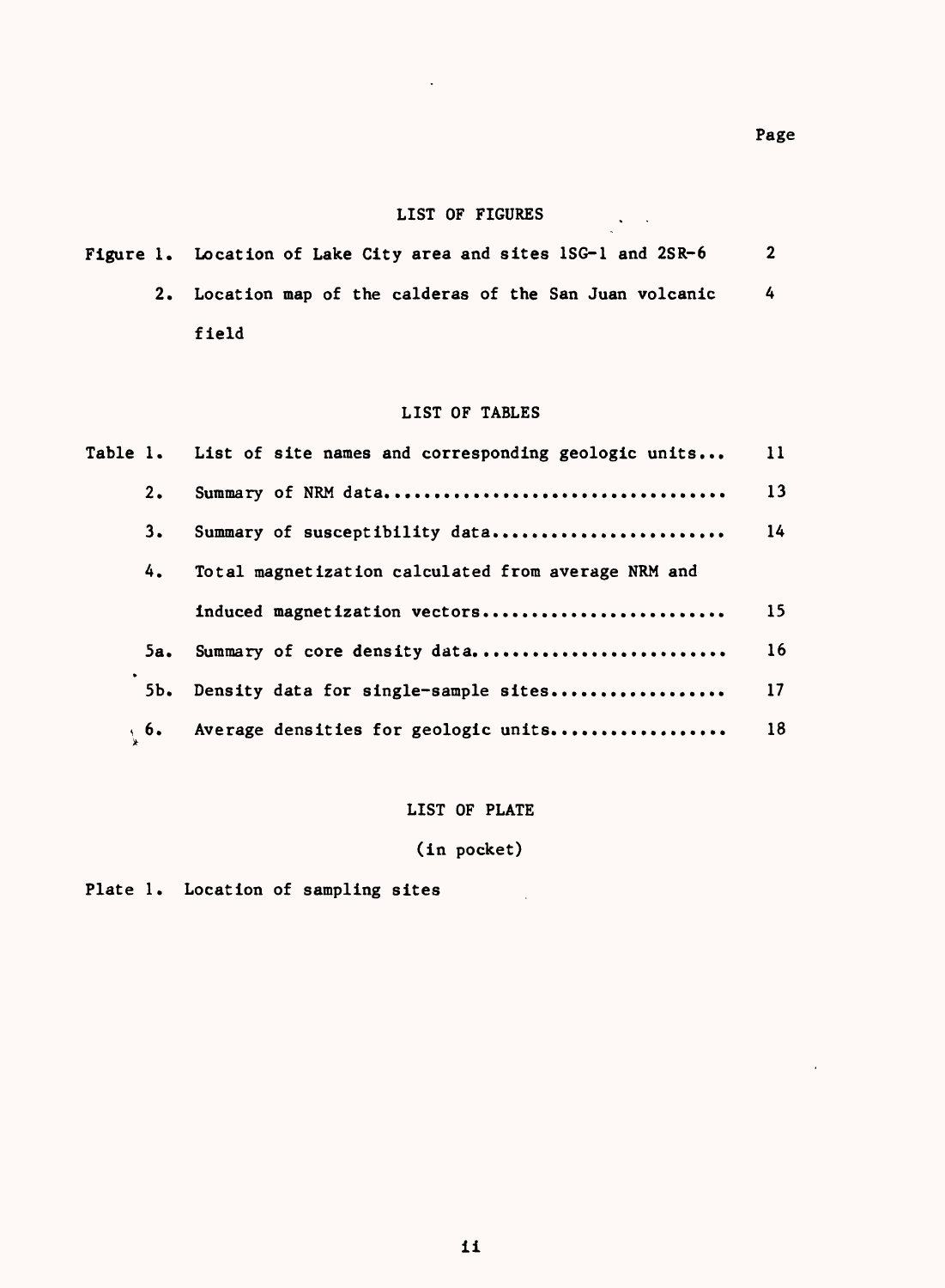#### INTRODUCTION

This report summarizes natural remanent magnetization (NRM), magnetic susceptibility, and density measurements obtained from samples from the Lake City caldera area, San Juan Mountains, Colorado (Figure 1). These samples were collected as part of geochemical, geologic, magnetic, and gravity studies during the years 1981-1983. Other measurements of the magnetic properties of rocks in this area appear in Sheriff (1975), Lipman (1976), and Reynolds and others (1986). Extensive density measurements for this area have not been reported before. The intent of this summary is to present the data in a useful form for aeromagnetic and gravity interpretation.

Measurements from surface rocks may not reflect the integration of surface and subsurface properties that are measured by potential-field surveys. Lateral and vertical changes in rock composition, degree of alteration, and structural attitude are common in volcanic areas, suggesting that the magnetic properties and densities of rocks in such areas may also vary considerably. Nevertheless, the magnetic-property and density measurements from rocks of the Lake City caldera area, when used in conjunction with aeromagnetic and gravity information, are very useful in constraining the general properties of the rock units.

The distribution and representativeness of the rock magnetic and density data are primarily functions of the sampling goals of the collector, outcrop availability, suitability of the outcrop for sampling, and the number of sites sampled. Samples used in this study were collected for different purposes. Grauch (1SG sites) collected to get representative magnetic-property and density values for the area; Reynolds (1SR, 2SR, and 3SR sites) sampled as part of a paleomagnetic study of the history of resurgence (Reynolds and others, 1986); and D. Bove (Red Mountain core) and K. Hon (all other samples) collected for geochemical studies to further petrologic and geologic interpretations. Samples collected by Reynolds and Hon tend to be biased toward less rocks that exhibit little of the widespread alteration of the area. They may also include unique samples that best record the phenomena they were studying but are minor constituents of the geologic unit sampled.

Several factors determined the suitability of an outcrop: 1) the originality of the present position of the outcrop, 2) protection from lightning strikes, 3) coherence of the material to be sampled, and 4) sufficient jointing (if taking hand samples) so that the sample could be removed. Due to the ruggedness of the terrain in the Lake City area, sampling locations were restricted by accessibility as well as outcrop pattern. In situ outcrops are not abundant; most of the area is covered by rubble and vegetation. Outcrops occur as hills or cliffs of erosion-resistant, somewhat dense rocks, or are located in stream valleys. Outcrops are more abundant along the crests of high ridges, but these were avoided because of the likelihood that remanent magnetization would be affected by lightning strikes.

In general, sampling surface outcrops skew the results toward fresh rocks, which are denser and may be more magnetic (a lesser amount of magnetic minerals has been destroyed) than a truly representative suite of samples. However, surface exposures are subject to weathering, which may lower densities and reduce NRM and magnetic susceptibility values.

 $\mathbf{1}$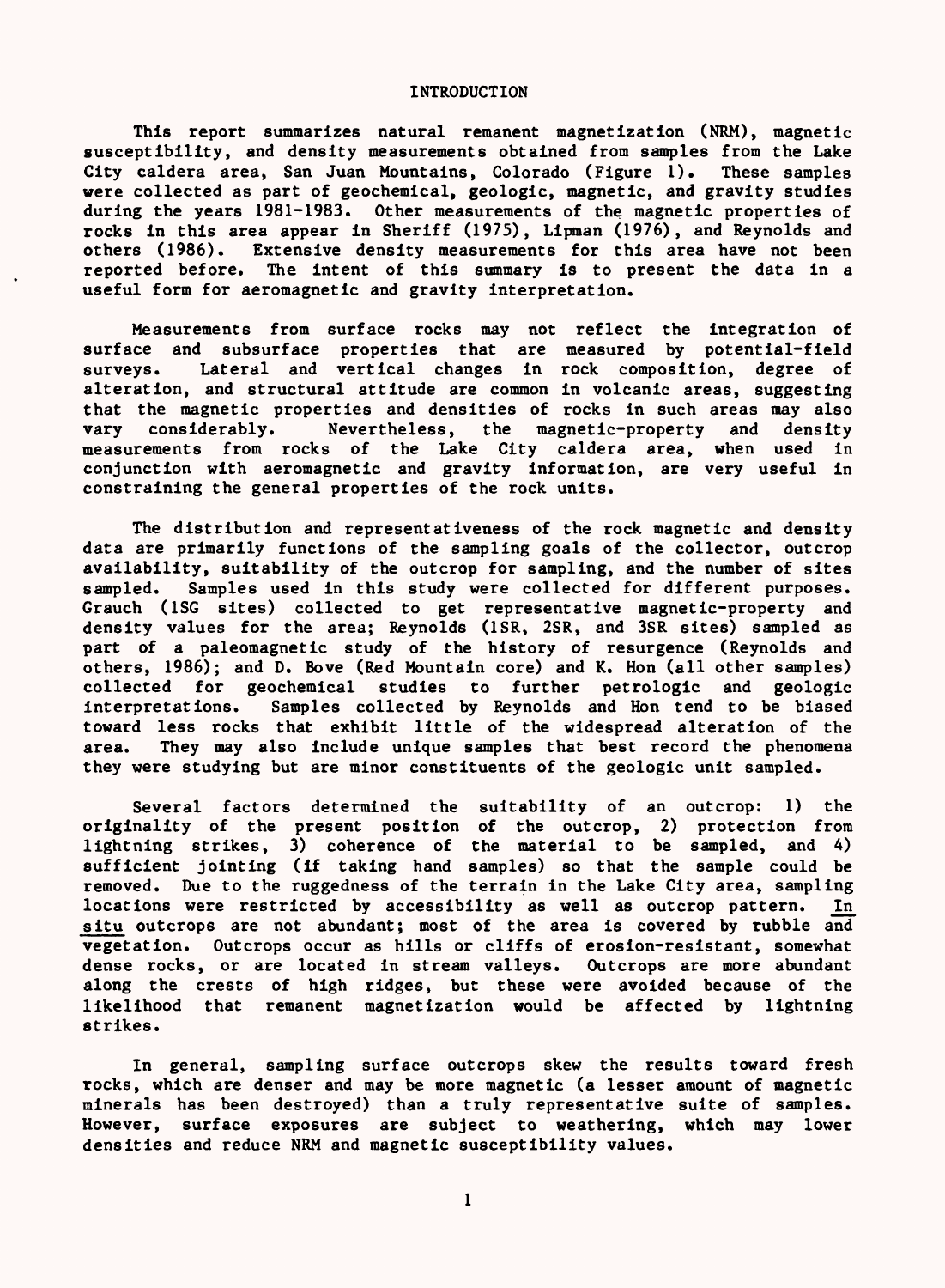

 $\cdot$ 

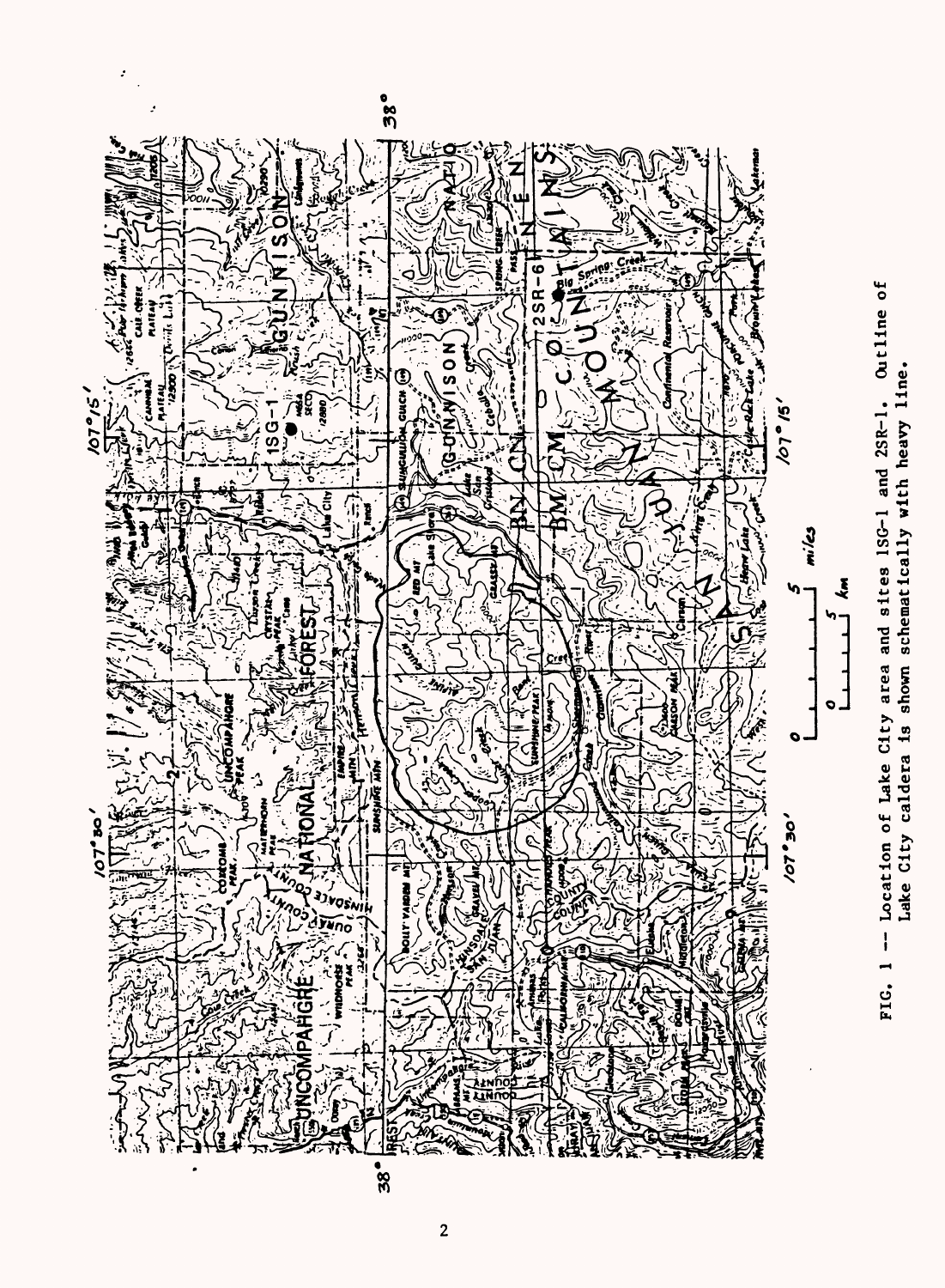#### GEOLOGIC SETTING

The Lake City caldera area is part of the San Juan volcanic field (Figure 2). The volcanic history of the San Juan Mountains spans approximately 35 m.y., from late Eocene to Holocene, and occurred in three main stages: (1) the extrusion of voluminous calc-alkalic andesites, (2) widespread caldera formation associated with the eruption of ash-flow tuffs, and (3) the eruption of primarily basaltic lavas (Steven and Lipman, 1976). All three phases of volcanic activity are represented in the Lake City caldera area.

Located in the western San Juan volcanic field, the Lake City caldera neighbors the Silverton caldera, which is to the southwest, and both are nested in an older caldera system that includes the Uncompahgre and San Juan calderas (Figure 2). During the rapid caldera formation of the second stage of San Juan volcanic activity, the Uncompahgre and San Juan calderas collapsed contemporaneously 28 m.a. and the Silverton caldera formed 27.5 m.a. (Steven and Lipman, 1976).

Eruption of the Sunshine Peak Tuff 23 m.a. resulted in the collapse of the Lake City caldera. This tuff characteristically contains abundant quartz phenocrysts and has a high silica content (Lipman and others, 1973). Hon (in press) has recognized three new members of the Sunshine Peak Tuff which are progressively more mafic from bottom to top: a lower (early) high-silica alkali rhyolite with  $76%$  SiO<sub>2</sub>, a middle rhyolite with  $74%$  SiO<sub>2</sub>, and an upper (late) quartz trachyte with  $68\%$  SiO<sub>2</sub>. The major portion of the Sunshine Peak Tuff that is preserved occurs inside the Lake City caldera along with intracaldera breccias and sparse intracaldera lavas.

Resurgence of the Lake City caldera is evidenced by offsets between the Sunshine Peak Tuff members, doming of the tuff, and many outcrops of intrusive quartz syenite associated with resurgence Hon (in press). Measurements of remanent magnetization show that the ashflow tuffs, which predate but are compositionally associated with the quartz syenite, cooled rapidly during a period of reverse polarity of the Earth's magnetic field, preserving the reversed direction in their NRM. The quartz syenite intrusion cooled slowly as the Earth's field returned to normal polarity, acquiring a reverse-polarity remanence at high temperatures and a normal-polarity remanence at low temperatures (Reynolds and others, 1986). The normal-polarity component dominates the NRM.

Large amounts of dacite lava associated with the resurgent doming were extruded from ring fractures on the east side of the caldera and cooled during a reverse polarity of the Earth's field (Reynolds and others, 1986). These lava domes, composed of the dacite lavas of Grassy Mountain, totally obscure the ring fault on this side of the caldera. Extensive circulation of hydrothermal solutions propyllitized and silicified the units inside the caldera, primarily altering the rocks on the eastern side. The Red Mountain alunite deposit, located in one of the post-collapse lava domes, is purported to be the largest in the U.S. (Bove, 1984).

### MEASUREMENT TECHNIQUES

Oriented samples were collected from in situ outcrops (sites). Hand samples were oriented using a bubble level and a magnetic or sun compass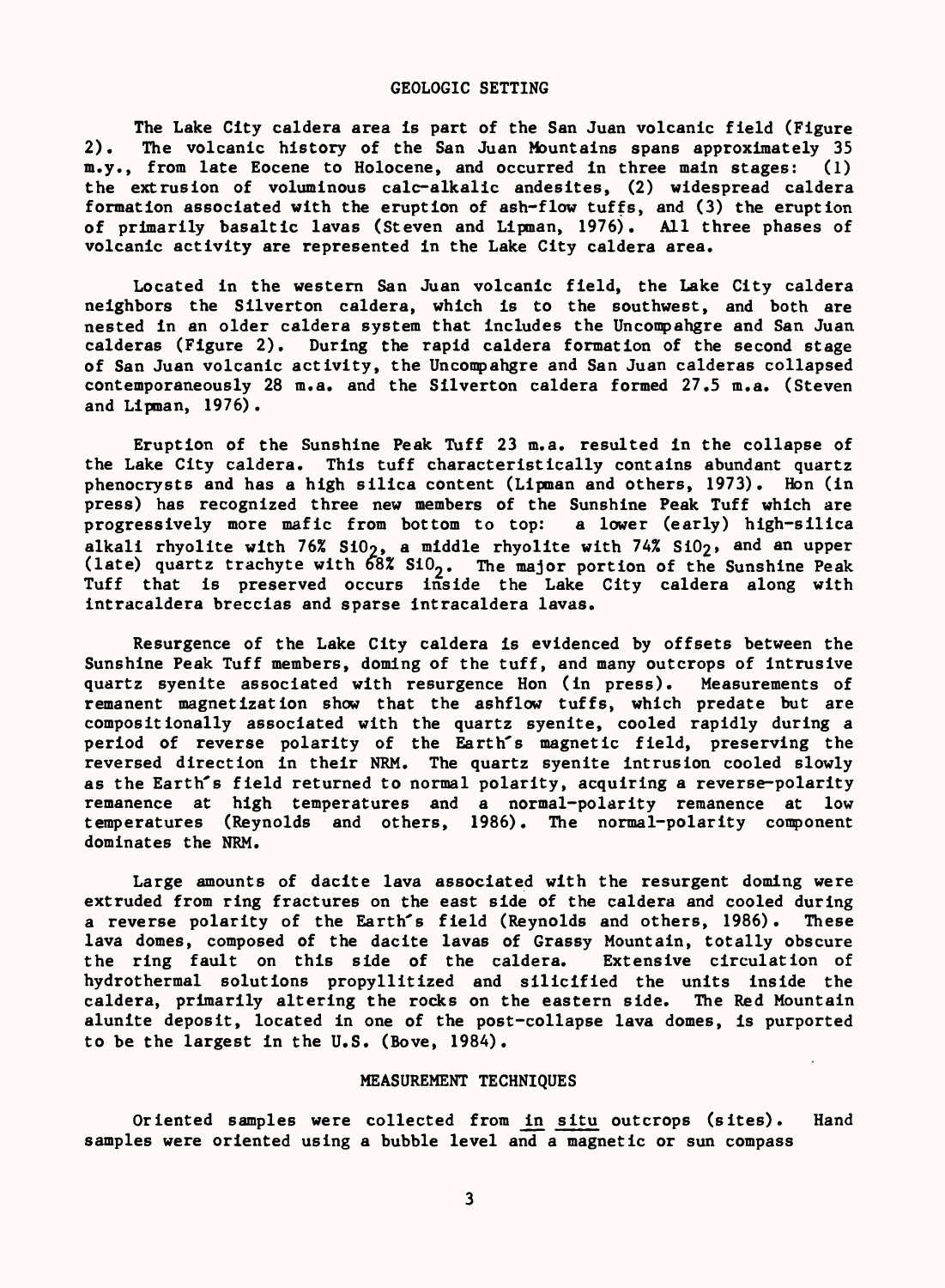

FIG.  $2$  -- Location map of the calderas of the San Juan volcanic field in southwestern Colorado. Calderas shown by hachured lines, LC=Lake City caldera;  $S =$  Silverton caldera. Outflow facies of the Sunshine Peak Tuff shown in light shading; Miocene basalts and basaltic andesites are darkly shaded. From Reynolds and others (1986).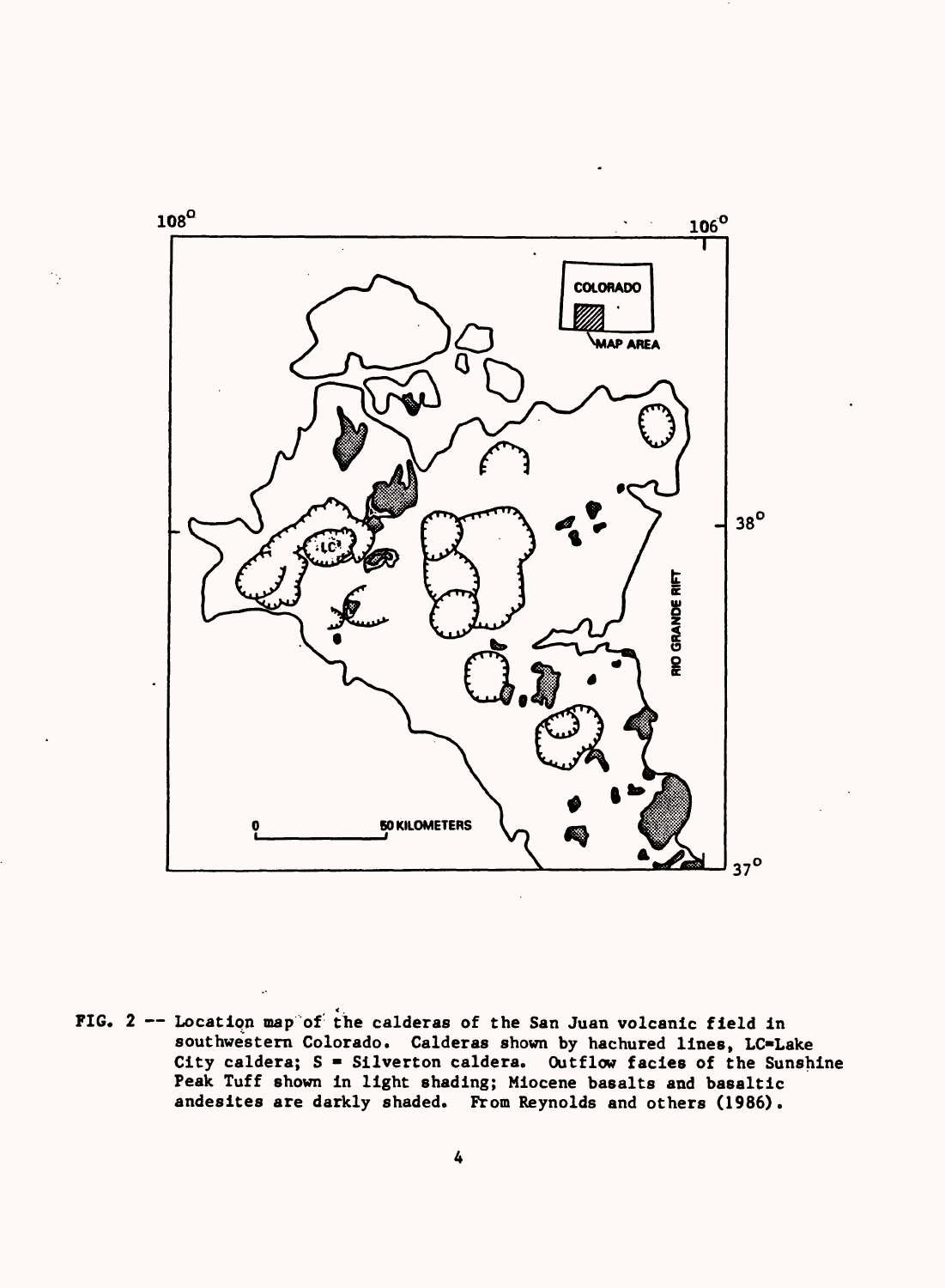before they were removed from the outcrop then later cored in the laboratory. Other samples were drilled by means of a portable rock drill at the site. In addition, some unoriented samples were collected. One or two the site. In addition, some unoriented samples were collected. cylindrical specimens, of radius 1 inch and approximately 1 inch in length, were cut from each core. NRM was measured from oriented specimens: NRM was measured from oriented specimens; susceptibil $#$ ities were determined by dividing the weight of the dry sample by an estimate of its volume. The volume of each core was estimated by measuring it.

## NRM

The direction and intensity of the NRM of core samples were measured using a 5 Hz spinner magnetometer whose sensitivity is  $1 \times 10^{-7}$  emu/cm<sup>3</sup>. All specimens were allowed to spin until a signal-noise ratio of 40:1 was achieved. The directions of NRM were reproducible to 1-2°, and the maximum error in repeatability of the magnetization is less than 2%. Intensities were converted to units of  $emu/cm^3$  by dividing by the volume of the specimen, which was estimated by measuring the core radius and height.

### Magnetic Susceptibility

Volume susceptibilities were obtained from core samples by means of a highly sensitive bridge system whose noise level is 2 x  $10^{-8}$  in the cgs system (Christie and Symons, 1969). Maximum errors in repeatability for the Lake City data were on the order of 1%.

#### Density

Dry bulk densities were determined by dividing the weight of the dry sample by an estimate of its volume. The volume of each core was estimated by measuring its radius and height. The volume of irregular hand samples was determined by a water-displacement technique: The weight of water, containing vessel, and rock suspended in the water minus the weight of water and vessel without the rock, divided by the density of water  $(1.00 \text{ g/cm}^3)$ , equals the volume of water displaced, or the volume of the rock. Maximum errors from both these techniques are estimated to be  $\pm 0.02$  g/cm<sup>3</sup>.

### DESCRIPTION OF TABLES

Table 1 lists the sites where cored samples were collected; uncored samples are listed with the density measurements on Table 5b. The locations of all sites are plotted on Figure 1 or Plate 1. For cored samples, the first number of the site name is the last digit of the year the site was sampled; for instance, 2 refers to 1982. The next two letters refer to the sampling area (S = San Juan Mountains) and the field party leader (G=Grauch,  $R = R$ eynolds). The last number indicates the order in which the sites were sampled that year. Reynolds and others (1986) used different site names for some of the same sites; these names are also listed on Table 1 where applicable. In addition, Table 1 lists the unit codes and geologic unit names; detailed descriptions are in the Appendix. Descriptions and classifications of the geologic units are from Hon (in press) and Llpman (1976).

5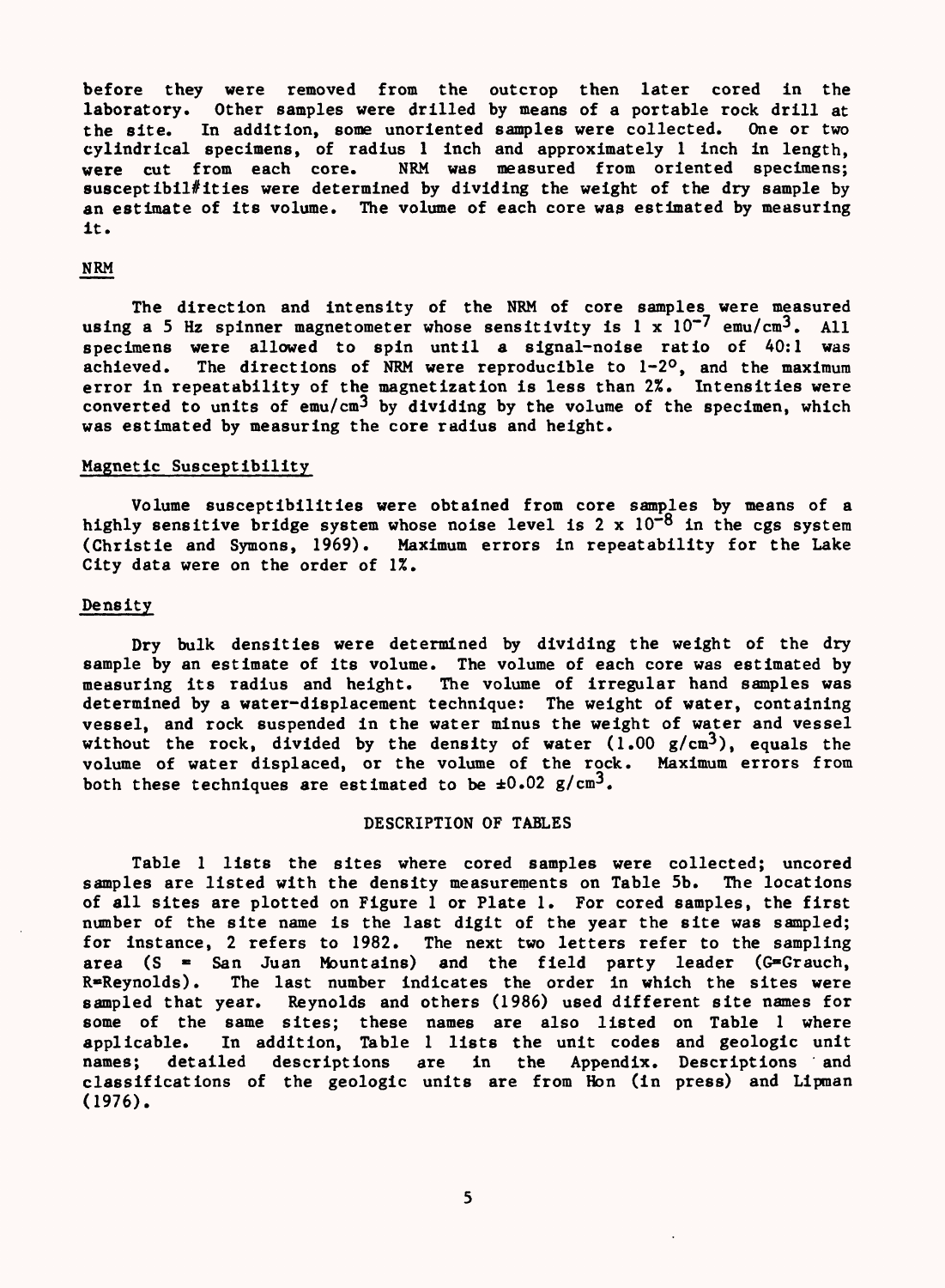## Magnetic-Property Tables

The NRM measurements of samples from each site were averaged and summarized on Table 2. If more than one specimen was measured from a single hand sample, then the average of the specimen values was counted as one sample value. The mean remanent direction and associated semi-angle of the cones of 95% confidence  $(a_{95})$  were determined by the method Fisher (1953). For a constant number of samples, the larger  $\alpha_{95}$  becomes, the greater the scatter in<br>the vector directions. The range, average and standard deviation of the The range, average and standard deviation of the intensities for the samples are also shown on Table 2.

Some samples were not used because their directions were wildly Inconsistent with other samples from the same site. These samples may have been (1) misoriented, (2) sampled from a slumped or rotated block, (3) struck by lightning, giving rise to an isothermal remanent magnetization (IRM), or (4) affected to varying degrees by acquisition of secondary chemical or viscous remanent magnetizations (CRM or VRM).

The volume susceptibility measurements of all the samples at each site were averaged and are summarized on Table 3. If more than one specimen was measured from a single hand sample, then the average of the specimen values was counted as one sample value. In addition to the average, Table 3 shows the range and standard deviation at each site.

Table 4 summarizes the magnetic-property data for each geologic unit. The data are separated as induced, NRM, and total magnetization vectors. For the induced component, the average susceptibility (in the cgs system) is an average of all the site averages. The induced intensity<sup>\*</sup> (in units of average of all the site averages.  $emu/cm<sup>3</sup>$ ) is the average susceptibility multiplied by the Earth's field of 0.541 Oersteds (54,100 gammas) for the Lake City area. The direction of the induced vector parallels the Earth's field for the area (declination 12.5° and Inclination 65°) in 1979, the time when a detailed aeromagnetic survey was flown over the area (High Life Helicopters/QEB, 1981).

The average remanent direction was computed for each site by using the site averages of Table 3 in Fisher's (1953) method. The average NRM intensity was computed linearly from site averages. The Koenigsberger ratio (Q) is the ratio of NRM to induced intensity; it shows the relative contributions of the remanent and induced components to the total magnetization. The total magnetization vector is calculated by vectorially adding the average NRM vector to the average induced vector.

### Density Tables

Table 5a summarizes the density measurements of all the cored samples at each site. If more than one specimen was measured from a single hand sample, the average of the specimen values was counted as one sample value. The range and standard deviations are also shown. Table 5b lists the density values of the uncored samples (only one or two were collected for each site).

<sup>\*</sup>In this report, the terms intensity and magnetization are used interchangeably and both denote the magnitude of the magnetization vector. The intensity in  $emu/cm<sup>3</sup>$  is converted to System International (SI) units of  $A/m$  by multiplying by  $10^3$  (Shive, 1986).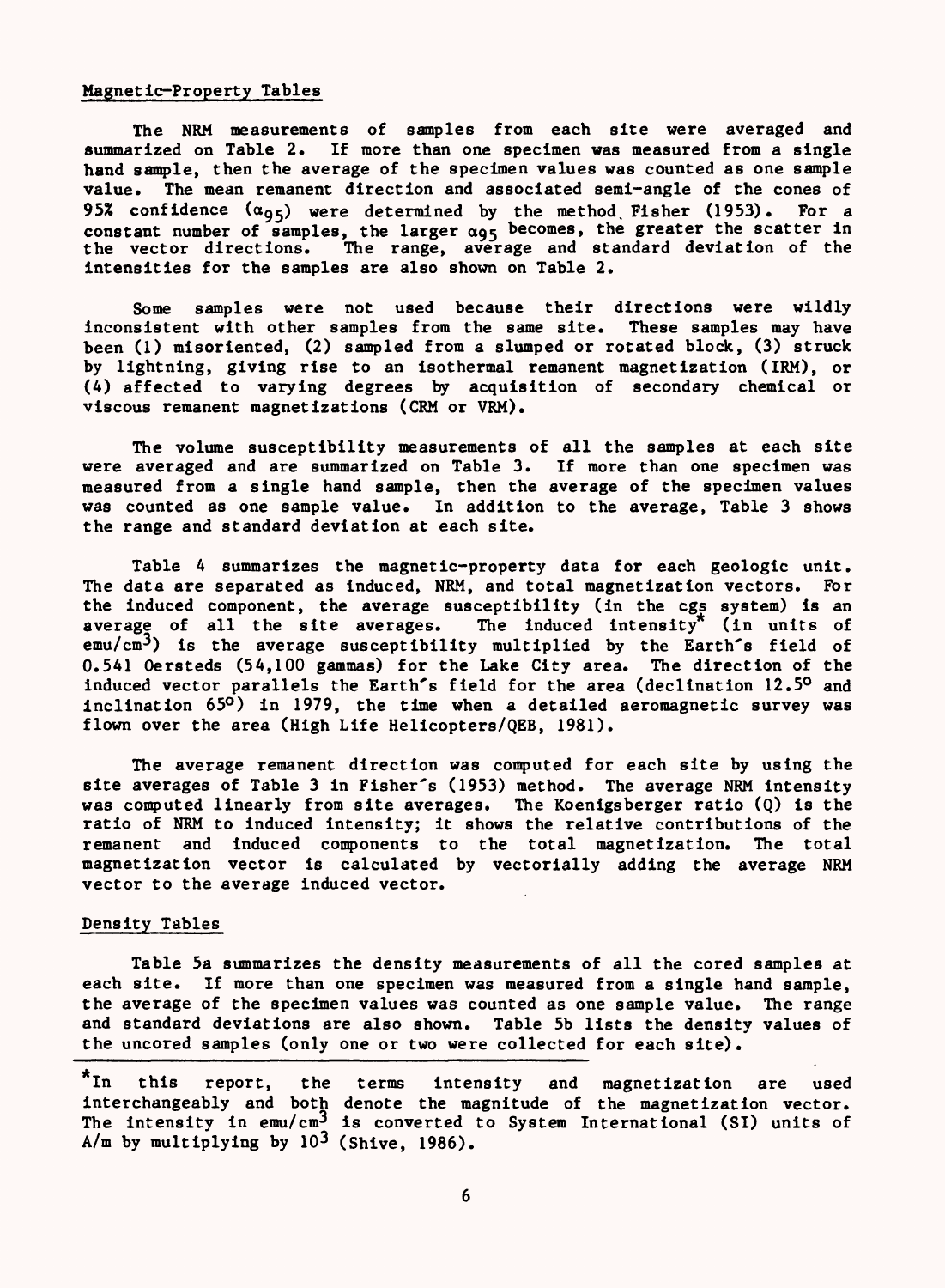Table 6 summarizes the density data for each geologic unit, and lists which samples were averaged to represent that unit. Very low density values in the middle and upper members of the Sunshine Peak Tuff (Tspm and Tspu) may indicate welding breaks (K. Hon, written commun., 1986). Therefore, two very low density values were excluded from the averages and result in significantly higher density averages (Table 6).

The single-sample density values for the quartz syenite (Tisy) are considered to be most representative of the fresh rock. The other samples are biased toward more altered rock and/or are close to the edges of the intrusion where some of the ashflow tuff was assimilated into the Intrusion (K. Hon, oral commun., 1987). These processes tend to lower original density values.

## DISCUSSION

## Magnetic-Property Data

NRM directions from Table 2 that are generally consistent for one geologic unit also have relatively low values for  $\alpha_{95}$ . Conversely, a large scatter in directions (high  $\alpha_{95}$ ) generally corresponds to low remanent Intensities, as is the case for the unit Tisy. This scatter renders a poor estimate of representative NRM vectors on Table 4, but these small-magnitude vectors have insignificant contributions to the estimate of the total magnetization vectors.

A common supposition in aeromagnetic work is that all total magnetizations in an area are effectively collinear with the Earth's present field direction. The supposition permits the use of aeromagnetic filtering operations based on this assumption, such as reduction-to-pole and pseudogravity transformation. The total magnetization vector  $\tilde{M}_m$  may be expressed in the cgs system as

$$
\dot{\mathbb{M}}_{\Gamma} = \dot{\mathbb{M}}_{R} + k\dot{\mathbb{B}}, \qquad (1)
$$

where  $M_p$  is the NRM vector, k is susceptibility, and  $\hat{B}$  is the Earth's field vector. Bath (1968) suggests that a difference of less than 25° from collinearity between  $\mathbb{M}_R$  and  $\mathbb{B}$ , either in the same or opposite sense, qualifies the collinearity assumption, that is,

$$
\tilde{M}_T \approx (M_R + kB) \tilde{B}, \qquad (2)
$$

where  $\hat{B}$  is the unit vector in the direction of the Earth's field, and  $M_R$  is positive or negative depending on whether the collinearity is in the same or opposite sense, respectively. We suggest that a better rule of thumb compares the collinearity of the total magnetization vector and the Earth's field direction. Using the total magnetization vector instead of the NRM vector takes into account the significance of the NRM magnitude in the vector addition. For instance, on Table 4 units Tiqm and Tisy have NRM directions significantly different from the induced direction, whereas their NRM intensities are so small that the total magnetization vectors are closely approximated by equation (2). The units Tldrp and Tspu have NRM directions that are within 25° of being collinear in the opposite sense with the induced vector (Table 4), but their total magnetization vectors differ significantly from the induced directions and should not be approximated by equation (2).

 $\overline{7}$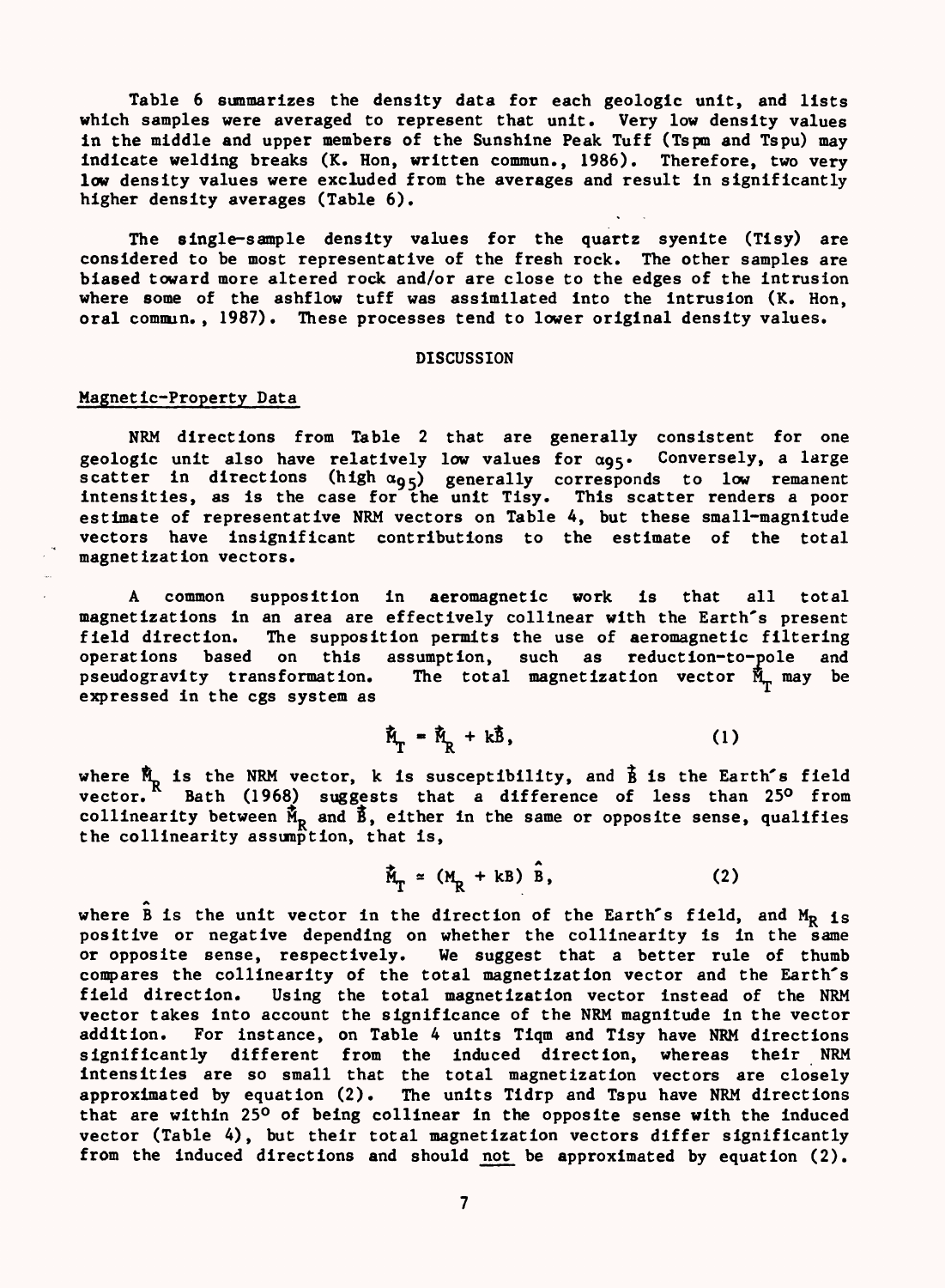Most of the units listed on Table 4 have total magnetization vectors that can be approximated by equation (2). Magnetizations for the units Tidrp, Tldg, Tspu, and Tspm must be treated vectorially by equation (1).

Rock units can be further classified into groups based on the intensity of their total magnetization (Bath and Jahren, 1984):

| $\langle 5x10^{-5}$ emu/cm <sup>3</sup>       | nonmagnetic         |
|-----------------------------------------------|---------------------|
| $5x10^{-5}$ - $5x10^{-4}$ emu/cm <sup>3</sup> | weakly magnetic     |
| $5x10^{-4} - 1.5x10^{-3}$ emu/cm <sup>3</sup> | moderately magnetic |
| $>1.5x10^{-3}$ emu/cm <sup>3</sup>            | strongly magnetic   |

Inspection of Table 4 shows that Tiqm and Tmp are strongly magnetic; Tap is moderately magnetic; the rest are weakly magnetic. As expected, positive aeromagnetic anomalies are associated with the three moderately to strongly magnetic units (Grauch, in press).

## Density Data

As mentioned previously, hydrothermal alteration is probably the largest factor in lowering the density values of the two averages for Tisy on Table 6. The lower averages for Tspu and Tspm (Table 6) may be skewed by inclusion of low-density samples from welding breaks within ash-flow sheets. Such rocks are not uncommon, but do not represent a significant volume of the rock (K. Hon, oral commun., 1986). The outflow portion of Tspl has a much lower density than the intra-caldera Tspl rocks; it should be treated as a separate unit.

The average densities shown on Table 6 can be used to estimate a reduction density\* for the gravity survey of Grauch and Campbell (1985), which primarily covers geologic units within the Lake City caldera. The most prevalent geologic units that crop out within the caldera are Tspl, caldera collapse breccias, and various surficial deposits (Hon, in press). The surficial deposits are neither laterally nor vertically very extensive (Hon, in press), so can be considered negligible in their effect on most of the gravity measurements. The collapse breccias are dominantly composed of broken blocks of intermediate-composition volcanic rocks (Hon, in press). The bulk density of the breccias is probably somewhat less than that of an average dacite (2.58  $g/cm^3$ ; Telford and others, 1976); the estimate would be close to the density estimates for Tspl (2.50-2.53). The hornfels rocks of Tspl occur near contacts with the resurgent intrusion; the fresh Tspl rocks are considered to be more representative of the whole area. Thus, a good reduction density for the gravity survey is  $2.50$  g/cm<sup>3</sup>.

Use of dry bulk densities to estimate reduction density presunes that the gravitational effects of porosity and large cracks and holes in the in situ rocks are negligible. One can safely assane that porosity in the welded tuffs of the area is small. However, the voids or fluid-filled spaced provided by fracturing at depth may require a representative density that differs significantly from dry bulk density of the rock. This error cannot be adequately estimated from surface fracture patterns.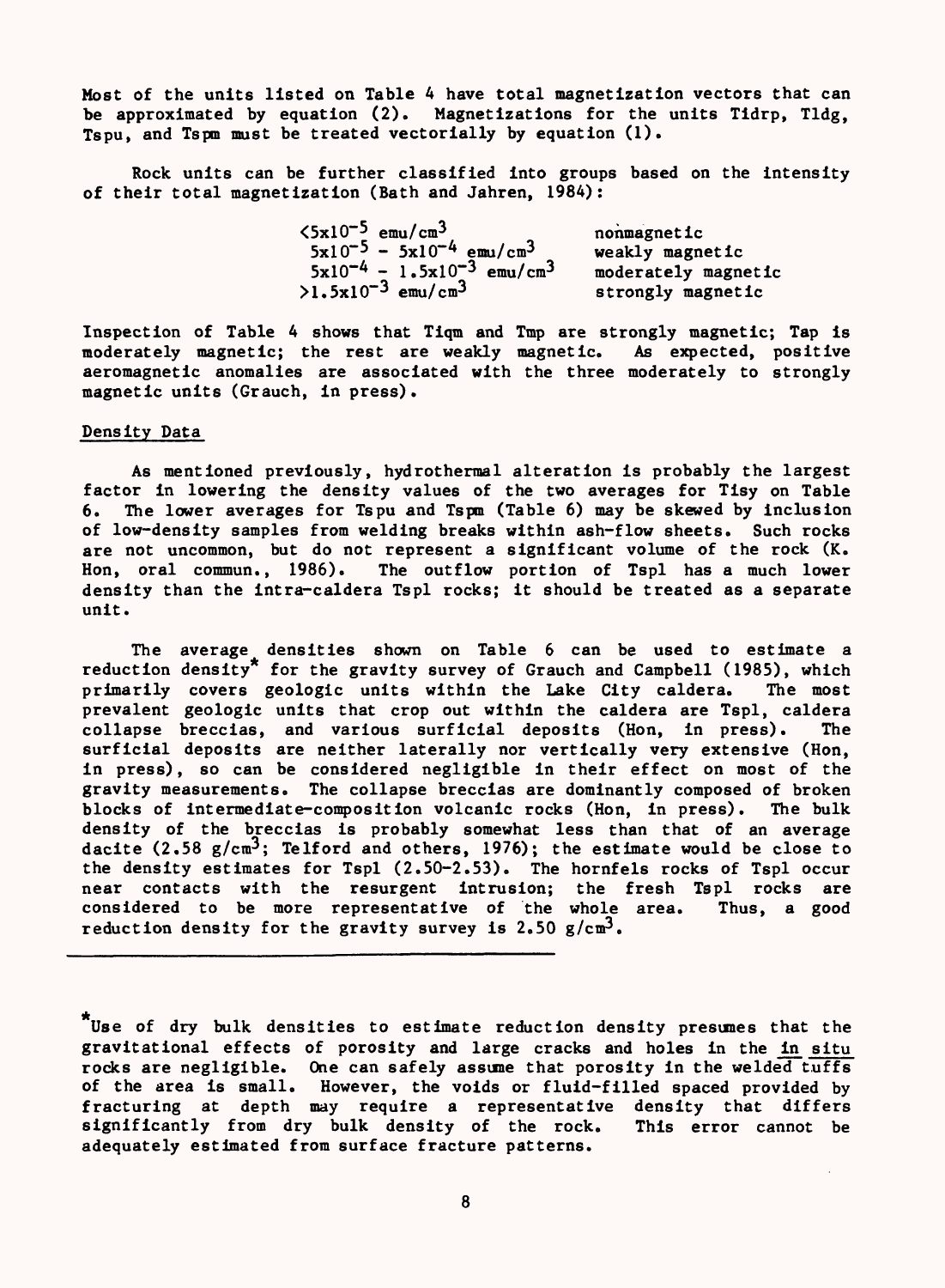Another method for determining a reduction density is by the Nettleton profiling method (Telford and others, 1976), which uses a profile of gravity measurements over a topographic feature composed of one geologic unit. Different reduction densities are tested to give several gravity profiles. The density whose profile has the least correlation with the topographic feature (i.e., the topographic effects have been properly removed) is chosen as the proper reduction density.

The results of Nettleton profiling reported by Grauch and Campbell (1985) suffered from out-of-date geologic mapping; the stations chosen were not located on the same geologic unit. Unfortunately, it is still not possible to choose more than three closely spaced gravity stations located on the same geologic unit (as defined presently by Hon, in press). Therefore, the average density of 2.50 for fresh Tspl given here is considered a better estimation of the reduction density than 2.40, as given by Grauch and Campbell (1985).

#### ACKNOWLEDGMENTS

Many people helped collect these samples, including Dana Bove, Nell Fishman, Ken Hon, Denise Mruk, Rich Reynolds, and Charlie West. We are grateful to Dana Bove and Ken Hon for use of their density data. Ken Hon grateful to Dana Bove and Ken Hon for use of their density data. helped immensely with geologic information about the area.

#### REFERENCES CITED

- Bath, G. D., 1968, Aeromagnetic anomalies related to remanent magnetism in volcanic rock, Nevada Test Site: Geological Society of America Memoir 110, p. 135-146.
- Bath, G. D., and Jahren, C. E., 1984, Interpretation of magnetic anomalies at a potential repository site located in the Yucca Mountain area, Nevada Test Site: U.S. Geological Survey Open-File Report 84-120, 40 p.
- Bove, D. J., 1984, Geology and hydrothermal alteration of the Red Mountain alunite deposit, Lake City, Colorado [abs.]: Geological Society of America Abstracts with Programs, v. 16, no. 4, p. 216.
- Caskey, D. J., 1979, Geology and hydrothermal alteration of the Iron Beds area, Hinsdale County, Colorado: University of Texas at Austin, unpub. M. Sc. thesis, 111 p.
- Christie, K. W., and Symons, D. T. A., 1969, Apparatus for measuring magnetic susceptibility and its anisotropy: Geological Survey of Canada Paper 69- 41, 10 p.
- Fisher, R. A., 1953, Dispersion on a sphere: Proceedings of the Royal Society of London, v. A217, p. 295-305.
- Grauch, V. J. S., in press, Interpretive aeromagnetic map using the horizontal gradient: Lake City caldera area, San Juan Mountains, Colorado: U.S. Geological Survey Geophysical Investigations Map GP-974, scale 1:48,000.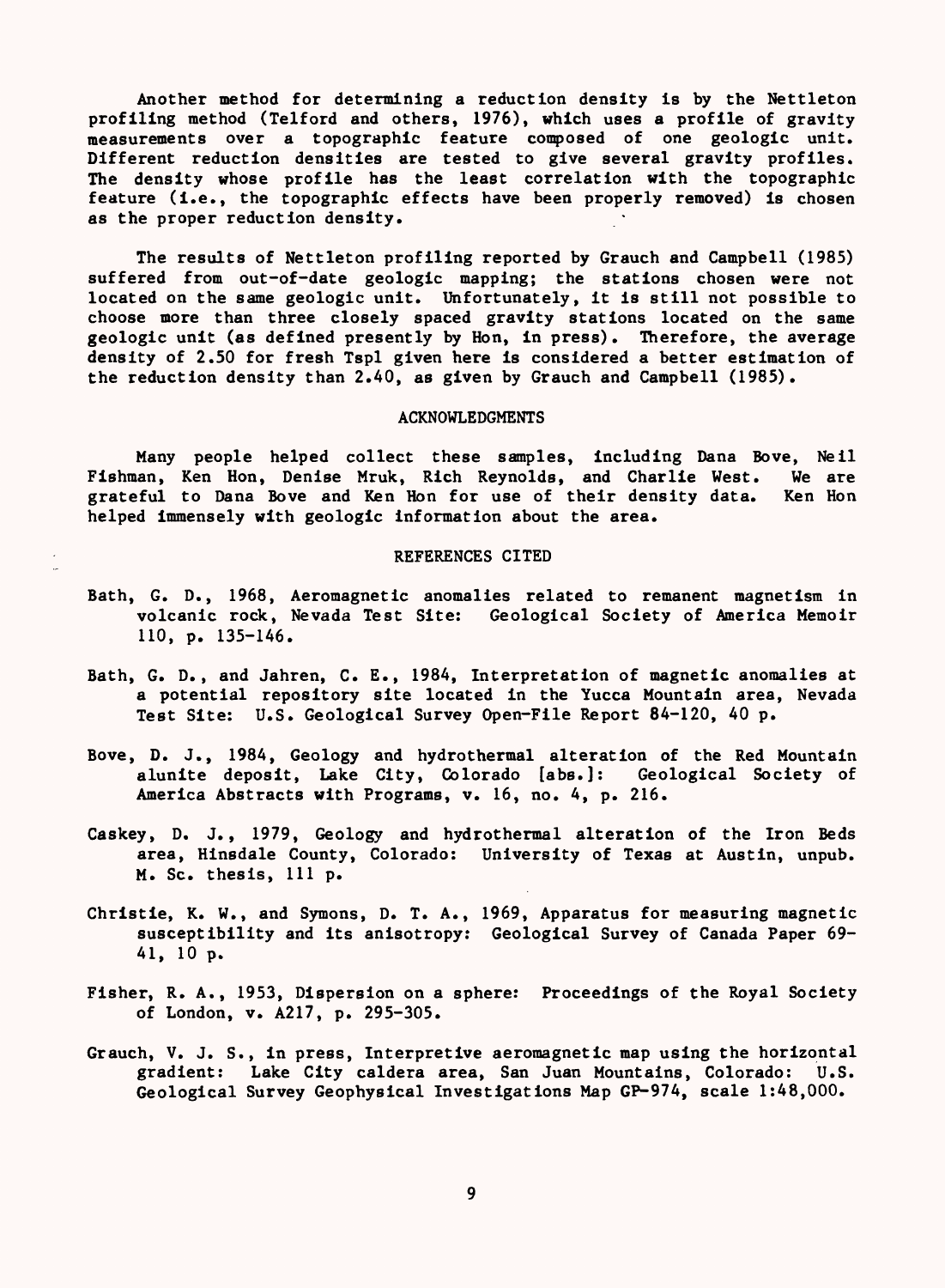- Grauch, V. J. S., and Campbell, D. L., 1985, Gravity survey data and a Bouguer gravity anomaly map of the Lake City caldera area, Hinsdale County, Colorado: U.S. Geological Survey Open-File Report 85-208, lip.
- High Life Helicopters/QEB, 1981, Contour maps of uranium, uranium/thorium ratio and total field magnetics, Lake City Area, San Juan Mountains, Colorado; with an Introduction by Willian D. Reran: U.S. Geological Survey Open-File Report 81-568, 22 p.
- Hon, Ken, in press, Geology, alteration, and mineralization of the Redcloud Peak (Lake City caldera) and Handles Peak wilderness study areas, Hinsdale County, Colorado: U.S. Geological Survey Miscellaneous Field Studies Map MF\_ , scale 1:24,000.
- Lipman, P. W., 1976, Geologic map of the Lake City caldera area, western San Juan Mountains, southwestern Colorado: U.S. Geological Survey Miscellaneous Investigations Map 1-962, 1:48,000.
- Lipman, P. W., Steven, T. A., Leudke, R. G., and Burbank, W. S., 1973, Revised volcanic history of the San Juan, Uncompahgre, Silverton, and Lake City calderas in the western San Juan Mountains, Colorado: U.S. Geological Survey Journal Research, v. 1, no. 6, p. 627-642.
- Reynolds, R. L., Hudson, M. R., and Hon, Ken, 1986, Paleomagnetic evidence regarding the timing of collapse and resurgence of the Lake City caldera, San Juan Mountains, Colorado: Journal of Geophysical Research, v. 91, no. B9, p. 9599-9613.
- Sheriff, S. D., 1975, Paleomagnetlsm of the San Juan volcanic field, southwestern Colorado: Master's Thesis, Western Washington State College, Belllngham, Washington, 113 p.
- Shive, P. N., 1986, Suggestions for the use of SI units in magnetism: EOS, v. 67, no. 3, p. 25.
- Slack, J. F., 1980, Multistage vein ores of the Lake City district, western San Juan Mountains, Colorado: Economic Geology, v. 75, no. 7, p. 963- 991.
- Steven, T. A., and Lipman, P. W., 1976, Calderas of the San Juan volcanic field, southwestern Colorado: U.S. Geological Survey Professional Paper 958, 35 p.
- Telford, W. M., Geldart, L. P., Sherriff, R. E., and Keys, D. A., 1976, Applied Geophysics: Cambridge University Press: Cambridge.

10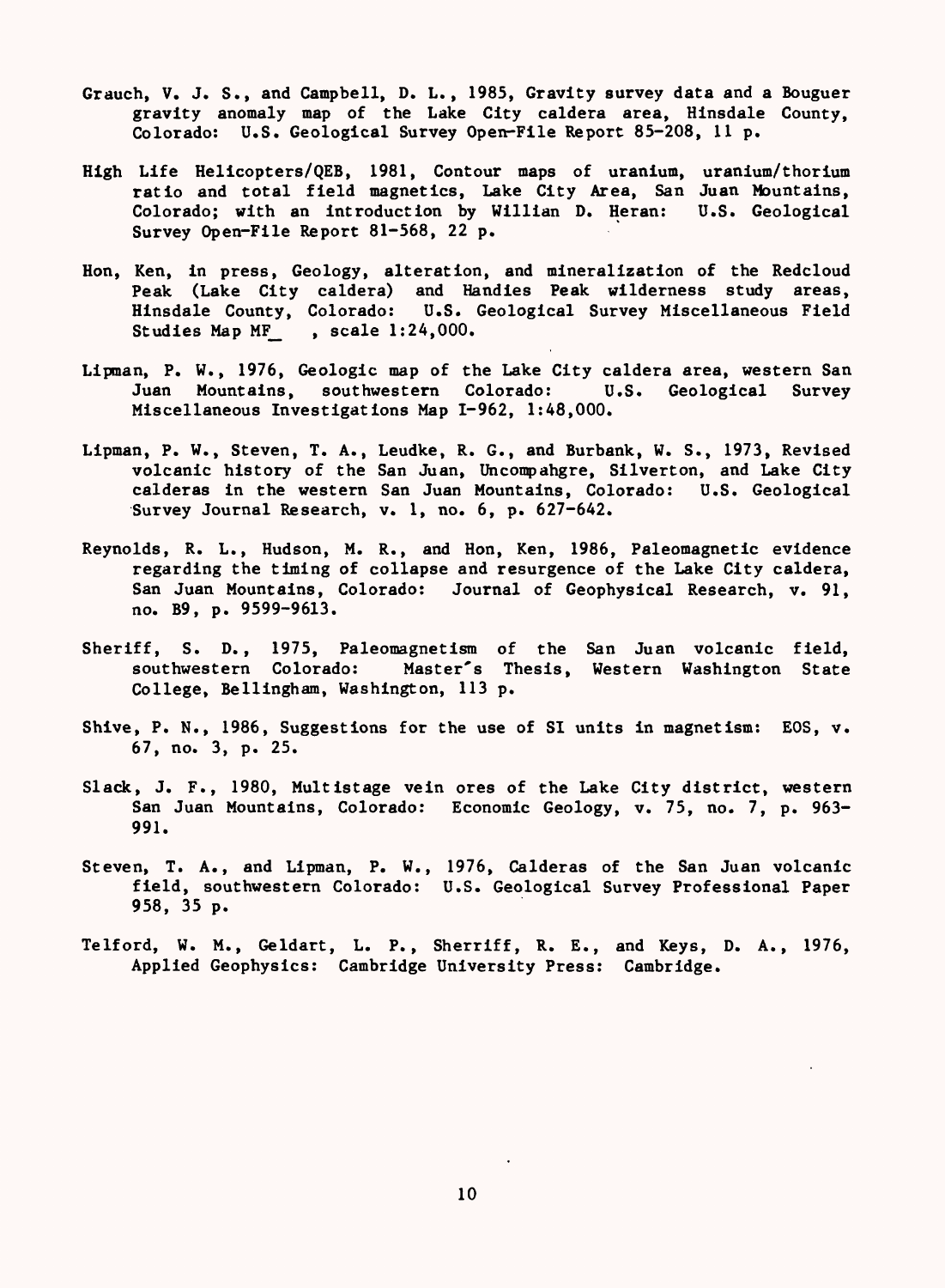| TABLE 1. LIST OF SITE NAMES AND CORRESPONDING GEOLOGIC UNITS |  |  |  |  |  |  |  |  |  |
|--------------------------------------------------------------|--|--|--|--|--|--|--|--|--|
|--------------------------------------------------------------|--|--|--|--|--|--|--|--|--|

| <b>SITE</b><br><b>NAME</b> | <b>REYNOLDS</b><br>& OTHERS | UNIT CODE                              | GEOLOGIC UNIT NAME                      |
|----------------------------|-----------------------------|----------------------------------------|-----------------------------------------|
|                            |                             |                                        |                                         |
|                            |                             | MIOCENE ROCKS OF THE LAKE CITY CALDERA |                                         |
| $1SG-5$                    | $QM-1$                      | Tiqm                                   | quartz monzonite of Alpine Gulch        |
| $35R - 6$                  | $QR-1$                      | Tidrp                                  | dacite porphyry of Red Mountain         |
| $1$ SR- $1$                | $SY-1$                      |                                        |                                         |
| $1$ SR-6<br>$1SC-3$        | $SY-2$<br>$SY-3$            | Tisy                                   | quartz syenite (resurgent intrusion)    |
| $1SG-6$                    | $QG - 4$                    |                                        |                                         |
| $1SG-7$                    | N/A                         |                                        |                                         |
| $1SG-8$                    | $QG - 5$                    | Tldg                                   | dacite lavas of Grassy Mountain         |
| $2SR-8$                    | $QG-1$                      |                                        |                                         |
| $3S_{R-5}$                 | $QG - 2$                    |                                        |                                         |
| $3SR-7$                    | $QG-3$                      |                                        |                                         |
| $1SG-17$                   | $SPU-6$                     |                                        |                                         |
| $1$ SR-2                   | $SPU-1$                     |                                        |                                         |
| $2S_{R-1}$                 | $SPU-2$                     | Ts pu                                  | upper member of the Sunshine Peak Tuff  |
| $2SR-2$                    | $SPU-3$                     |                                        |                                         |
| $3S_R - 2$                 | $SPU - 4$                   |                                        |                                         |
| $3SR-3$                    | $SPU-5$                     |                                        |                                         |
| $1$ SG- $13$               | N/A                         |                                        |                                         |
| $1SG-14$                   | N/A                         |                                        |                                         |
| $1$ SR-3                   | $SPM-1$                     | Ts pm                                  | middle member of the Sunshine Peak Tuff |
| $2SR-3$                    | $SPM-2$                     |                                        |                                         |
| $3S_{R-1}$                 | $SPM-3$                     |                                        |                                         |
| $3SR-4$                    | $SPM-4$                     |                                        |                                         |
| $1SG-2$                    | $SPL-1$                     | Tspl                                   | lower member of the Sunshine Peak Tuff  |
| $1SG-1$<br>$2S_{R-6}$      | $SPO-2$<br>$SPO-1$          | Tspl<br>(outflow)                      | lower member of the Sunshine Peak Tuff  |
|                            |                             |                                        |                                         |

11

 $\sim 10^{11}$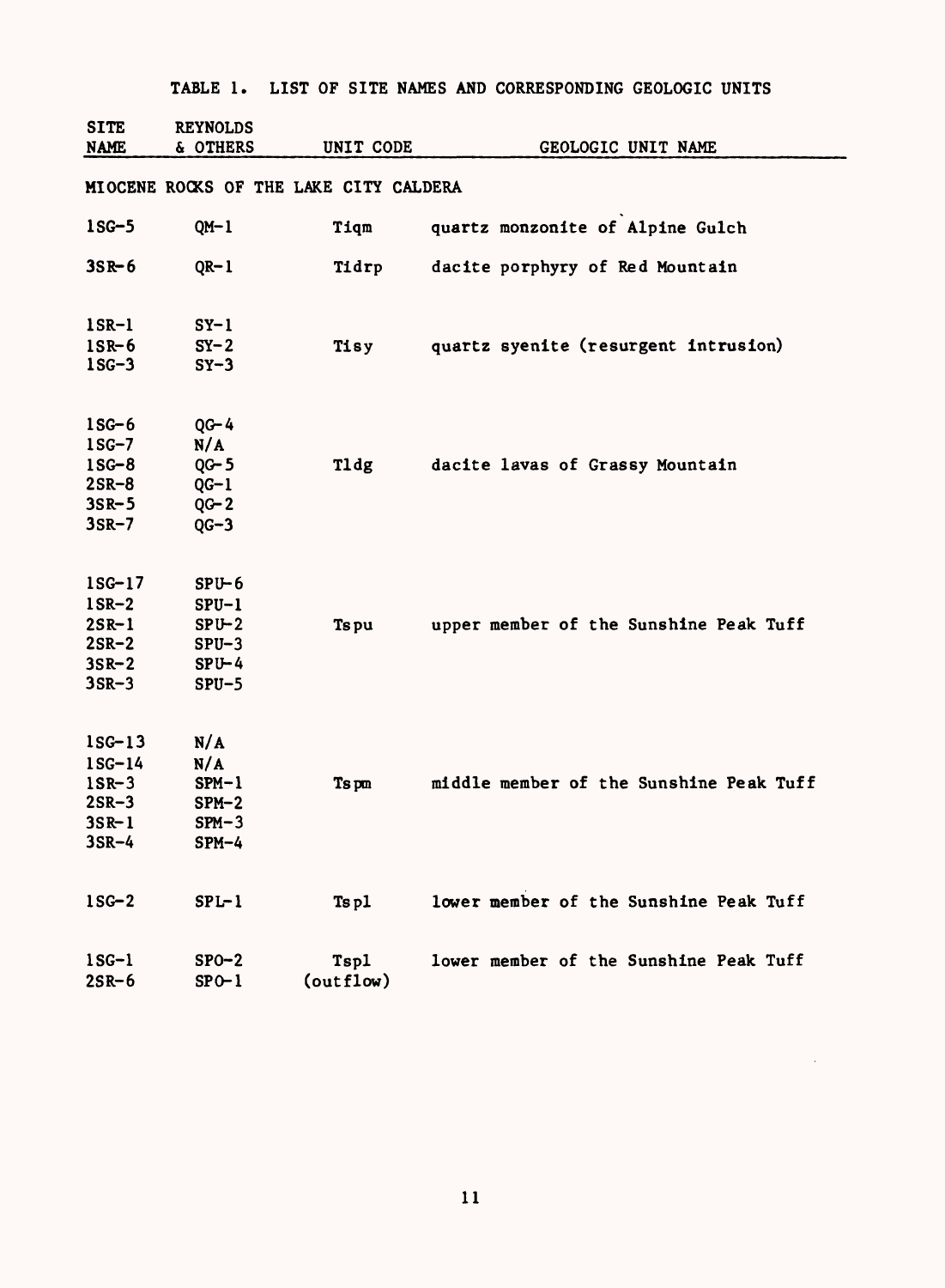TABLE 1. LIST OF SITE NAMES AND CORRESPONDING GEOLOGIC UNITS (continued)

| <b>SITE</b><br><b>NAME</b>                         | <b>REYNOLDS</b><br>& OTHERS | UNIT CODE                                  | GEOLOGIC UNIT NAME                                                             |
|----------------------------------------------------|-----------------------------|--------------------------------------------|--------------------------------------------------------------------------------|
|                                                    |                             | OLIGOCENE ROCKS OF THE UNCOMPAHGRE CALDERA |                                                                                |
| $1$ SG $-16$                                       | N/A                         | Tmp                                        | 25 to 28 m.y.-old monzonitic stock                                             |
| $1$ SR-5                                           | N/A                         | Tap                                        | porphyritic unit of the pyroxene andesite<br>member of the Silverton Volcanics |
| $1SG-10$<br>$1SG-11$<br>$1SG-12a$<br>$1$ SG- $12b$ | N/A<br>N/A<br>N/A<br>N/A    | тьь                                        | Burns Member of the Silverton Volcanics                                        |
| $1SG-15$                                           | N/A                         | Ts e                                       | Eureka Member of the Sapinero Mesa Tuff                                        |

See Appendix for description of geologic units. Locations of sites plotted on Plate 1 and Figure 1.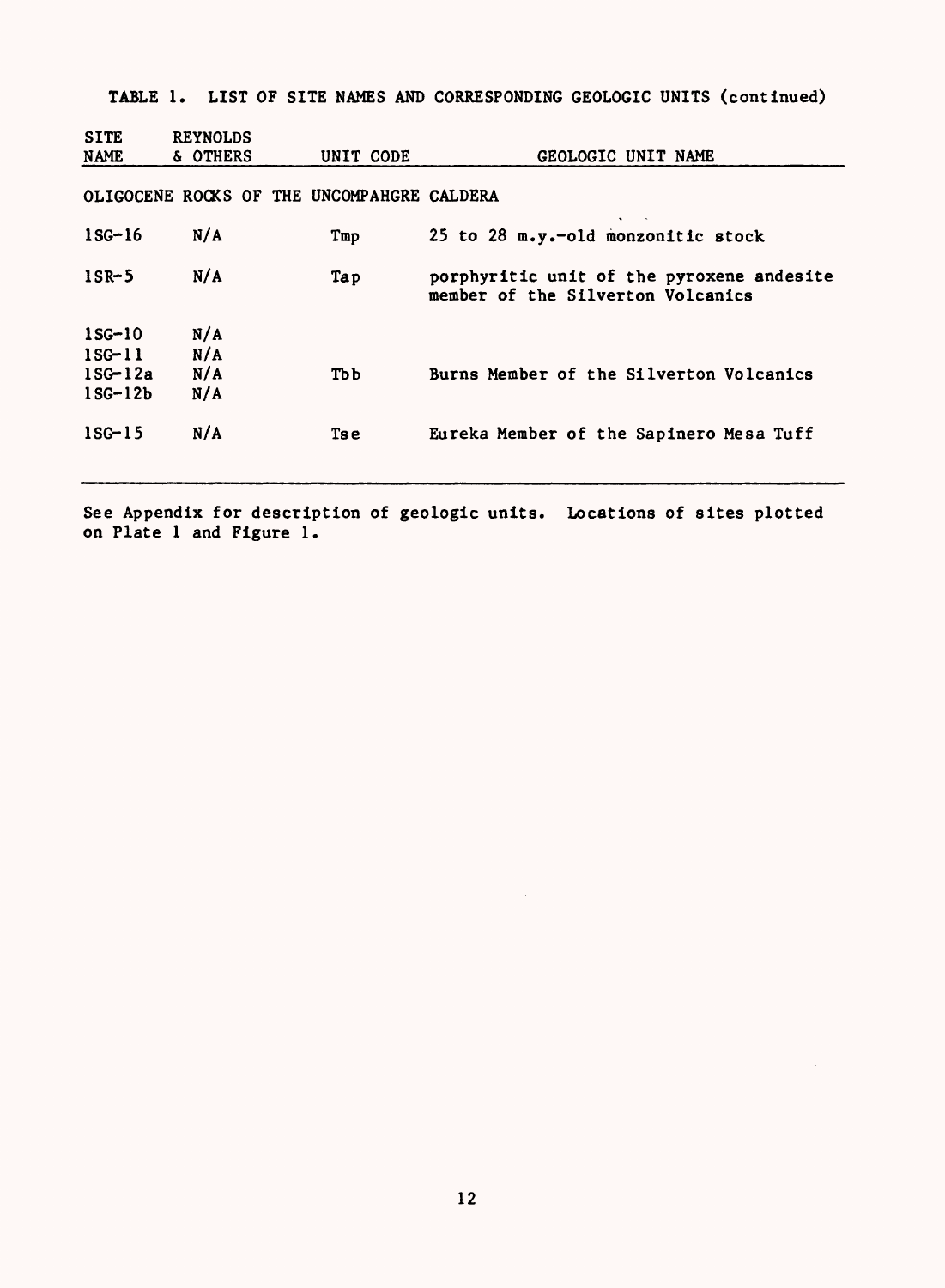| TABLE 2. SUMMARY OF NRM DATA |  |
|------------------------------|--|
|------------------------------|--|

| <b>UNIT</b>   |                          | NO. OF                       | $AVE.$ <sup>1</sup> | AVE. <sup>1</sup>  | $\alpha$     | RANGE INTENSITY <sup>2</sup>                   |                                                | <b>AVERAGE</b>                                 | STD. DEV. <sup>2</sup>                  |
|---------------|--------------------------|------------------------------|---------------------|--------------------|--------------|------------------------------------------------|------------------------------------------------|------------------------------------------------|-----------------------------------------|
| <b>CODE</b>   | <b>SITE</b>              | <b>SAMPLES</b>               | <b>DEC</b>          | INC.               | 95           | MIN.                                           | MAX.                                           | INTENSITY <sup>2</sup>                         | <b>INTENSITY</b>                        |
| Tiqm          | $1SC-5$                  | 8                            | 75.9                | 37.1               | 101.7        | $1.51 \times 10^{-5}$                          | $1.15x10^{-4}$                                 | $6.51x10^{-5}$                                 | $3.8x10^{-5}$                           |
| Tidrp         | $3SR-6$                  | 7                            | $242.4 -82.1$       |                    | 29.8         | $3.4x10^{-4}$                                  | $1.50 \times 10^{-3}$                          | $1.08 \times 10^{-3}$                          | $0.47 \times 10^{-3}$                   |
| Tisy          | $1$ SR-1<br>$1$ SR-6     | 9<br>9                       | 165.2<br>324.3      | 10.7<br>70.4       | 38.1<br>17.4 | $7.47 \times 10^{-7}$<br>$3.07 \times 10^{-7}$ | $3.71 \times 10^{-4}$<br>$2.96x10^{-5}$        | $5.47x10^{-5}$<br>$1.03x10^{-5}$               | $12.0x10^{-5}$<br>$1.2 \times 10^{-5}$  |
|               | $1SG-3$                  | 7                            | 47.0                | $-39.2$            | ₩.           | $1.80 \times 10^{-7}$                          | $9.06x10^{-6}$                                 | $3.31 \times 10^{-6}$                          | $3.22 \times 10^{-6}$                   |
|               | 1SG-6                    | 7                            | 175.8               | $-35.6$            | 4.6          | $1.26x10^{-4}$                                 | $2.41x10^{-4}$                                 | $1.92x10^{-4}$                                 | $0.38x10^{-4}$                          |
| Tldg          | $1SC-7$<br>$1SG-8$       | 6<br>5                       | 180.3<br>162.0      | $-37.5$<br>$-36.3$ | 5.7<br>7.0   | $1.30x10^{-3}$<br>$3.1 \times 10^{-5}$         | $2.89 \times 10^{-3}$<br>$1.53 \times 10^{-4}$ | $2.10 \times 10^{-3}$<br>$8.02 \times 10^{-5}$ | $0.66x10^{-3}$<br>$5.1 \times 10^{-5}$  |
|               | $2S_{R} - B$<br>$3S_R-7$ | 7<br>7                       | 152.5<br>110.5      | $-52.5$<br>$-39.8$ | 20.5<br>5.3  | $4.3 \times 10^{-5}$<br>$4.03x10^{-4}$         | $5.83x10^{-4}$<br>$2.00 \times 10^{-3}$        | $1.89x10^{-4}$<br>$8.44 \times 10^{-4}$        | $1.9x10^{-4}$<br>$5.69x10^{-4}$         |
|               | $1SG-17$                 | 7                            | 154.1               | $-45.8$            | 12.1         | $5.26x10^{-5}$                                 | $1.40x10^{-3}$                                 | $4.66x10^{-4}$                                 | $5.94x10^{-4}$                          |
|               | $1$ SR-2<br>$2$ SR-1     | 7<br>6                       | 145.0<br>27.3       | $-38.7$<br>$-30.1$ | 15.5<br>50.2 | $6.4 \times 10^{-5}$<br>$7.40x10^{-6}$         | $2.45x10^{-4}$<br>$3.70 \times 10^{-5}$        | $1.52 \times 10^{-4}$<br>$2.35x10^{-5}$        | $0.59x10^{-4}$<br>$1.24 \times 10^{-5}$ |
| Tspu          | $2$ SR-2<br>$3S_{R-2}$   | 8<br>6                       | 329.4<br>175.4      | $-26.9$<br>$-56.8$ | 19.8<br>3.8  | $1.70 \times 10^{-5}$<br>$2.06x10^{-4}$        | $4.18 \times 10^{-5}$<br>$9.54 \times 10^{-4}$ | $3.02 \times 10^{-5}$<br>$5.37x10^{-4}$        | $0.89x10^{-5}$<br>$3.6x10^{-4}$         |
|               | $3$ SR-3                 | 7                            | 169.8               | $-54.3$            | 4.0          | $9.69x10^{-5}$                                 | $3.26 \times 10^{-3}$                          | $8.64 \times 10^{-4}$                          | $12.0 \times 10^{-4}$                   |
|               | $1SG-13$<br>$1SG-14$     | 5<br>6                       | 76.0<br>42.6        | $-69.6$<br>$-67.8$ | 7.8<br>20.3  | $1.18x10^{-5}$<br>$3.81 \times 10^{-5}$        | $6.05x10^{-5}$<br>$5.30 \times 10^{-5}$        | $3.82x10^{-5}$<br>$4.84 \times 10^{-5}$        | $2.0x10^{-5}$<br>$0.55 \times 10^{-5}$  |
| Ts pm         | $1S_{R-}3$<br>$2$ SR-3   | 9<br>6                       | 115.7<br>141.7      | $-30.9$<br>$-43.6$ | 7.3<br>3.1   | $1.90x10^{-4}$<br>$4.49x10^{-4}$               | $3.45x10^{-4}$<br>$9.04 \times 10^{-4}$        | $3.89x10^{-4}$<br>$7.05x10^{-4}$               | $3.21 \times 10^{-4}$<br>$2.09x10^{-4}$ |
|               | $3S_{R-1}$<br>$3S_R-4$   | $\overline{\mathbf{z}}$<br>7 | 103.2<br>163.8      | $-56.8$<br>$-18.6$ | 5.0<br>22.4  | $1.53 \times 10^{-3}$<br>$2.08x10^{-5}$        | $5.19x10^{-3}$<br>$7.52 \times 10^{-5}$        | $2.41x10^{-3}$<br>$4.33 \times 10^{-5}$        | $1.30x10^{-3}$<br>$1.97x10^{-5}$        |
| Tsp1          | $1SC-2$                  | 6                            | $101.0 -51.2$       |                    | 7.5          | $4.17 \times 10^{-5}$                          | $8.71 \times 10^{-5}$                          | $6.23 \times 10^{-5}$                          | $1.61x10^{-5}$                          |
| <b>Tspl</b>   | $1SG-1$                  | 7                            | 116.1               | $-72.9$            | 28.1         | $1.69x10^{-5}$                                 | $9.36x10^{-5}$                                 | $3.38 \times 10^{-5}$                          | $2.7x10^{-5}$                           |
| outflow 2SR-6 |                          | 5                            | 93.6                | $-61.0$            | 4.6          | $8.00x10^{-6}$                                 | $1.42 \times 10^{-5}$                          | $9.02x10^{-6}$                                 | $2.9x10^{-6}$                           |
| Tmp           | $1SG-16$                 | 6                            | 261.4               | 69.6               | 14.5         | $2.76 \times 10^{-4}$                          | $3.57 \times 10^{-4}$                          | $3.14 \times 10^{-4}$                          | $0.36x10^{-4}$                          |
| Tap           | $1S_{R-5}$               | 8                            | 186.2               | $-20.6$            | $\star$      | $4.37x10^{-4}$                                 | $1.17 \times 10^{-3}$                          | $7.09x10^{-4}$                                 | $2.56x10^{-4}$                          |
| Tbb           | $1SG-11$<br>$1SG-12A$    | 3<br>3                       | 188.6<br>187.8      | $-56.9$<br>$-51.5$ | 13.5<br>8.2  | $2.5x10^{-4}$<br>$9.7x10^{-4}$                 | $1.52 \times 10^{-3}$<br>$1.54x10^{-4}$        | $7.37 \times 10^{-4}$<br>$1.32 \times 10^{-4}$ | $6.85 \times 10^{-4}$<br>$0.31x10^{-4}$ |
| Tse           | $1$ SG- $15$             | 3                            | $148.3 - 55.6$      |                    | 6.2          | $5.5x10^{-5}$                                  | $1.43 \times 10^{-4}$                          | $1.05x10^{-4}$                                 | $0.45x10^{-4}$                          |

^Declination is measured in degrees east of N; Inclination in degrees down from horizontal  $A11$  intensities are in emu/cm<sup>3</sup>. Multiply by  $10<sup>3</sup>$  to convert to SI units (A/m) \*Unable to calculate 095 due to large scatter

 $\ddot{\phantom{0}}$ 

 $\mathcal{L}^{(1)}$ 

13

 $\sim$ 

 $\ddot{\phantom{a}}$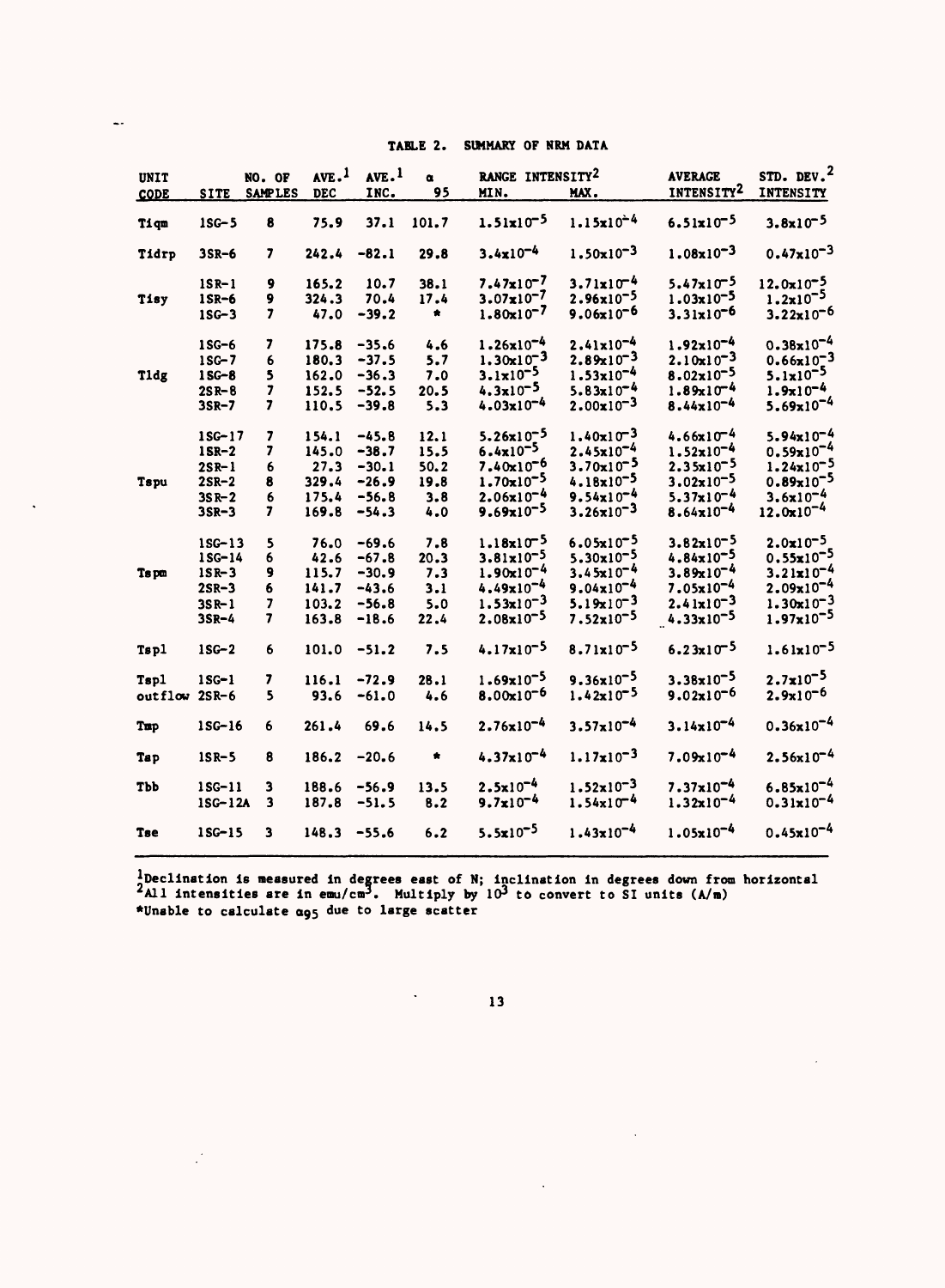## TABLE 3. SUMMARY OF SUSCEPTIBILITY DATA

| <b>UNIT</b> |              | NO. OF                  | RANGE SUSCEPTIBILITY   |                        | <b>AVERAGE</b>        | STD. DEVIATIO         |
|-------------|--------------|-------------------------|------------------------|------------------------|-----------------------|-----------------------|
| <b>CODE</b> | <b>SITE</b>  | <b>SAMPLES</b>          | MIN.                   | MAX.                   | SUSCEPTIBILITY        | SUSCEPTIBILIT         |
| mpiT        | $1SG-5$      | $6\phantom{1}$          | $1.799x10^{-3}$        | $4.085x10^{-3}$        | $3.11 \times 10^{-3}$ | $0.94x10^{-3}$        |
| Tidrp       | $3SR-6$      | 8                       | $1.304 \times 10^{-3}$ | $1.657 \times 10^{-3}$ | $1.49x10^{-3}$        | $0.12 \times 10^{-3}$ |
|             | $1$ SR- $1$  | 15                      | $6.933 \times 10^{-5}$ | $1.861x10^{-3}$        | $1.12 \times 10^{-3}$ | $0.56x10^{-3}$        |
| Tisy        | $1$ SR-6     | $\mathbf{7}$            | $5.103 \times 10^{-4}$ | $2.284 \times 10^{-3}$ | $1.38 \times 10^{-3}$ | $0.64 \times 10^{-3}$ |
|             | $1SG-3$      | 8                       | $1.531x10^{-5}$        | $8.803x10^{-5}$        | $3.28x10^{-5}$        | $2.75x10^{-5}$        |
|             | $1SG-6$      | 8                       | $1.046 \times 10^{-4}$ | $2.327 \times 10^{-4}$ | $1.51 \times 10^{-4}$ | $0.50x10^{-4}$        |
|             | $1SC-7$      | 6                       | $6.253 \times 10^{-5}$ | $2.688 \times 10^{-4}$ | $1.47x10^{-4}$        | $0.75x10^{-4}$        |
|             | $1SG-8$      | 5                       | $2.877 \times 10^{-4}$ | $5.922 \times 10^{-4}$ | $3.89x10^{-4}$        | $1.32 \times 10^{-4}$ |
| Tldg        | $2S R - 8$   | $\overline{7}$          | $1.243x10^{-4}$        | $7.607x10^{-4}$        | $3.82 \times 10^{-4}$ | $2.44x10^{-4}$        |
|             | $3SR-5$      | 5                       | $1.694 \times 10^{-3}$ | $7.764 \times 10^{-3}$ | $3.43x10^{-3}$        | $2.50x10^{-3}$        |
|             | $3S_R - 7$   | $\overline{7}$          | $3.342 \times 10^{-4}$ | $7.942 \times 10^{-4}$ | $5.85x10^{-4}$        | $1.41x10^{-4}$        |
|             | $1$ SG-17    | $\overline{\mathbf{7}}$ | $1.408 \times 10^{-3}$ | $1.999x10^{-3}$        | $1.54 \times 10^{-3}$ | $0.20x10^{-3}$        |
|             | $1$ SR-2     | 11                      | $1.101 \times 10^{-3}$ | $1.643x10^{-3}$        | $1.33 \times 10^{-3}$ | $0.19x10^{-3}$        |
| Tspu        | $2SR-1$      | 5                       | $6.063 \times 10^{-5}$ | $8.487 \times 10^{-4}$ | $6.37 \times 10^{-4}$ | $3.33x10^{-4}$        |
|             | $2S_{R}$ -2  | 7                       | $1.426x10^{-3}$        | $1.711 \times 10^{-3}$ | $1.58x10^{-3}$        | $0.11x10^{-3}$        |
|             | $3SR-2$      | 5                       | $6.688 \times 10^{-4}$ | $8.297x10^{-4}$        | $7.65x10^{-4}$        | $0.67 \times 10^{-4}$ |
|             | $3S_{R} - 3$ | $\overline{7}$          | $7.733 \times 10^{-5}$ | $7.103x10^{-4}$        | $3.46x10^{-4}$        | $2.67x10^{-4}$        |
|             | $1SG-13$     | 6                       | $3.475 \times 10^{-5}$ | $6.122 \times 10^{-5}$ | $5.66x10^{-5}$        | $1.75 \times 10^{-5}$ |
|             | $1SG-14$     | 6                       | $8.261x10^{-5}$        | $2.506x10^{-4}$        | $1.40x10^{-4}$        | $0.71x10^{-4}$        |
|             | $1$ SR-3     | 9                       | $1.474 \times 10^{-4}$ | $7.935x10^{-4}$        | $3.24 \times 10^{-4}$ | $2.00x10^{-4}$        |
| Ts pm       | $2S_{R-3}$   | 5                       | $5.474 \times 10^{-4}$ | $7.119x10^{-4}$        | $6.17x10^{-4}$        | $0.78x10^{-4}$        |
|             | $3S_{R-1}$   | $\bf 8$                 | $7.563x10^{-4}$        | $9.846 \times 10^{-4}$ | $8.37 \times 10^{-4}$ | $0.84x10^{-4}$        |
|             | $3S_{R-4}$   | $\overline{7}$          | $2.709 \times 10^{-4}$ | $4.764 \times 10^{-4}$ | $3.69x10^{-4}$        | $0.75x10^{-4}$        |
| Tspl        | $1SG-2$      | $\overline{\mathbf{z}}$ | $6.102 \times 10^{-5}$ | $9.502 \times 10^{-5}$ | $7.69x10^{-5}$        | $1.18 \times 10^{-5}$ |
| Tsp1        | $1SG-1$      | 9                       | $2.821 \times 10^{-4}$ | $7.891 \times 10^{-4}$ | $5.40x10^{-4}$        | $1.39x10^{-4}$        |
| outflow     | $2$ SR-6     | $6\phantom{1}$          | $6.547 \times 10^{-5}$ | $7.126 \times 10^{-5}$ | $6.88 \times 10^{-5}$ | $0.24 \times 10^{-5}$ |
| Tmp         | $1SG-16$     | 6                       | $2.723 \times 10^{-3}$ | $4.029x10^{-3}$        | $3.30x10^{-3}$        | $0.49x10^{-3}$        |
| Tap         | $1$ SR-5     | 8                       | $2.945x10^{-3}$        | $3.669x10^{-3}$        | $3.37 \times 10^{-3}$ | $0.25x10^{-3}$        |
|             | $1SG-10$     | 3                       | $2.181 \times 10^{-3}$ | $2.524 \times 10^{-3}$ | $2.32 \times 10^{-3}$ | $0.18x10^{-3}$        |
|             | $1SG-11$     | 3                       | 5.888x10 <sup>-5</sup> | $6.542 \times 10^{-4}$ | $2.69x10^{-4}$        | $3.34 \times 10^{-4}$ |
| <b>Tbb</b>  | $1SG-12a$    | 3                       | $1.834 \times 10^{-5}$ | $1.064x10^{-4}$        | $7.33 \times 10^{-5}$ | $4.79x10^{-5}$        |
|             | $1SG-12b$    | $\overline{2}$          | $2.496x10^{-3}$        | $3.616 \times 10^{-3}$ | $3.06 \times 10^{-3}$ | $0.79x10^{-3}$        |
| <b>Tse</b>  | 1SG15        | 5                       | $2.297x10^{-4}$        | $6.120x10^{-4}$        | $4.74 \times 10^{-4}$ | $1.52 \times 10^{-4}$ |

All susceptibilities are in the cgs system. Multiply by  $4\pi$  to convert to SI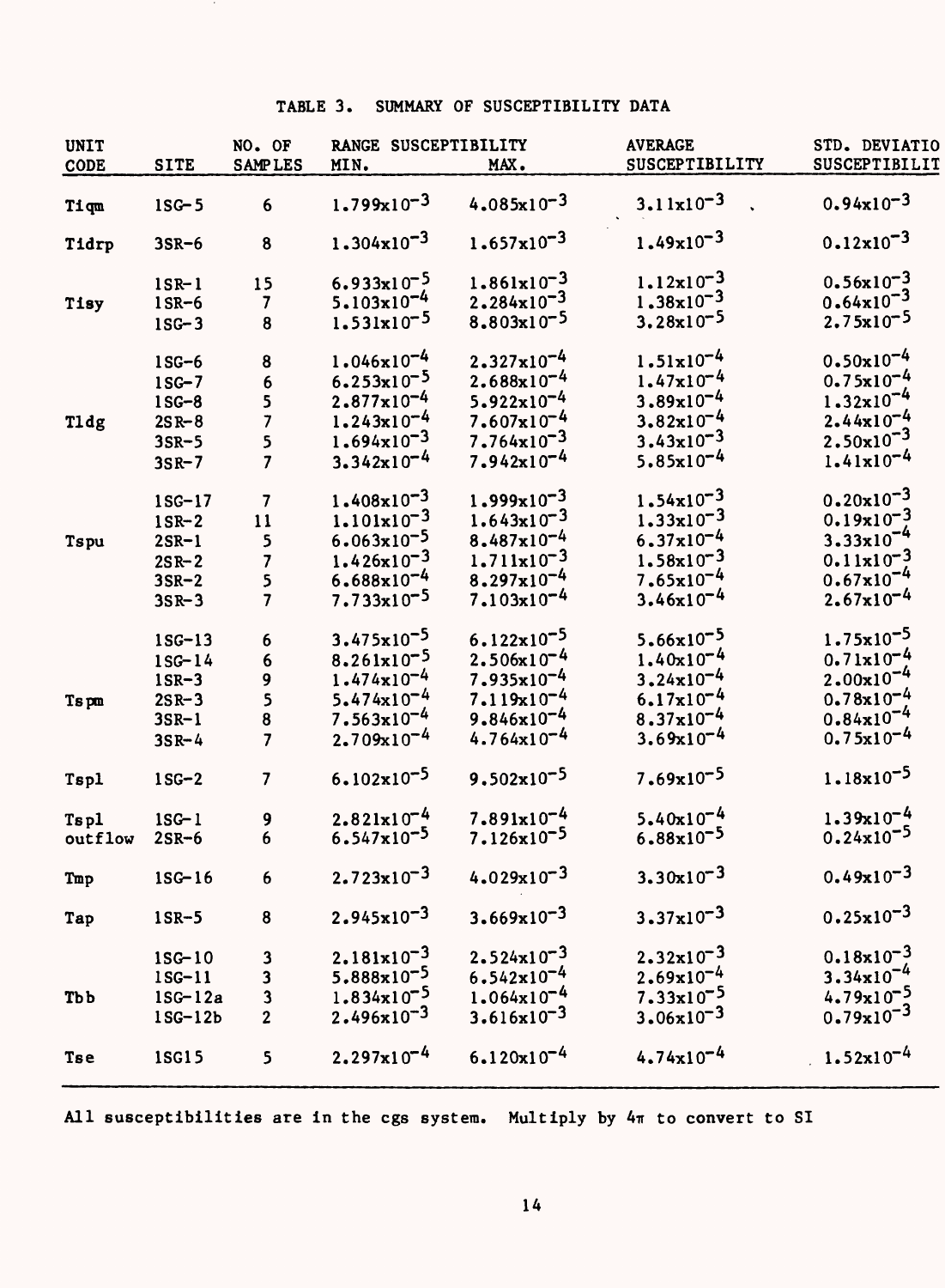|              |                 | INDUCED COMPONENT            |                                                |                        |              | NRM COMPONENT <sup>2</sup> |                                                                                                                                   |                      | TOTAL MAGNETIZATION |             |                                     |                              |                              |
|--------------|-----------------|------------------------------|------------------------------------------------|------------------------|--------------|----------------------------|-----------------------------------------------------------------------------------------------------------------------------------|----------------------|---------------------|-------------|-------------------------------------|------------------------------|------------------------------|
| UNIT<br>CODE | Sites<br>。<br>2 | Ave. Suscept.<br>(cgs units) | $\frac{\text{Intensity}^1}{\text{(emu/cm}^3)}$ | <b>Sites</b><br>。<br>是 | Dec.<br>Ave. | Ave.<br>Inc.               | Ave. Inten.<br>$($ emu/cm <sup>3</sup> )                                                                                          | $\mathbf{\tilde{c}}$ | Dec.                | Inc.        | Intensity<br>(emu/cm <sup>3</sup> ) | biff. <sup>3</sup><br>Rem/In | Tot/In<br>biff. <sup>3</sup> |
| Tiqm         |                 | $3.11 \times 10^{-3}$        | $1.68x10^{-3}$                                 |                        | (75.9        | 37.1                       | $6.51 \times 10^{-5}$                                                                                                             | 0.04                 | 16.1                | 64.8        | $1.73 \times 10^{-3}$               | 45.8                         | $\ddot{.}$                   |
| Tidrp        |                 | $1.49x10^{-3}$               | $8.06x10^{-4}$                                 |                        | 242.4        | $-82.1$                    | $1.08x10^{-3}$                                                                                                                    | 1.33                 | 347.6               | $-51.5$     | $4.34x10^{-4}$                      | 159.2                        | 118.0                        |
| Tisy         |                 | $8.44x10^{-4}$               | $4.57 \times 10^{-4}$                          |                        | (103.5)      | 37.8                       | $2.28 \times 10^{-5}$                                                                                                             | 0.05                 | 17.8                | 65.7        | $4.70x10^{-4}$                      | 56.7                         | 2.3                          |
| Tldg         | ٠               | $8.47 \times 10^{-4}$        | $4.58x10^{-4}$                                 |                        | 157.7        | $-43.1$                    | $6.81x10^{-4}$                                                                                                                    | 1.49                 | 139.6               | $-8.0$      | $3.59x10^{-4}$                      | 150.8                        | 112.2                        |
| Tspu         | ٠               | $1.03 \times 10^{-3}$        | $5.59 \times 10^{-4}$                          |                        | 135.7        | $-73.3$                    | $3.56x10^{-4}$                                                                                                                    | 0.64                 | 37.9                | <b>1.65</b> | $2.59x10^{-4}$                      | 159.2                        | 29.3                         |
| Ts pn        | ٠               | $3.91x10^{-4}$               | $2.11 \times 10^{-4}$                          |                        | 121.7        | $-54.0$                    | $6.06x10^{-4}$                                                                                                                    | 2.87                 | 107.2               | $-41.5$     | $4.51x10^{-4}$                      | 144.6                        | 128.8                        |
| Tspl         |                 | $2.29x10^{-4}$               | $1.24x10^{-4}$                                 |                        | 101.6        | $-61.9$                    | $3.50x10^{-5}$                                                                                                                    | 0.28                 | 29.9                | 55.9        | $9.8x10^{-5}$                       | 142.8                        | 12.5                         |
| È            |                 | $3.30x10^{-3}$               | $1.79x10^{-3}$                                 |                        | 261.4        | 69.6                       | $3.14 \times 10^{-4}$                                                                                                             | 0.18                 | 4.4                 | 69.3        | $2.04x10^{-3}$                      | 37.2                         | 5.3                          |
| Tap          |                 | $3.37 \times 10^{-3}$        | $1.82 \times 10^{-3}$                          |                        | (186.2       | $-20.6$                    | $7.08x10^{-4}$                                                                                                                    | 0.39                 | 45.7                | 84.6        | $1.41x10^{-3}$                      | 135.4                        | 20.7                         |
| Tbb          | ¢               | $1.43x10^{-3}$               | $7.74x10^{-4}$                                 | ິ                      | 188.2        | $-54.2$                    | 4.35x10 <sup>-4</sup>                                                                                                             | 0.56                 | 27.0                | 77.7        | $3.57x10^{-4}$                      | 169.0                        | 13.4                         |
| Tse          |                 | $4.74 \times 10^{-4}$        | $2.56x10^{-4}$                                 |                        | 148.3        | $-55.6$                    | $1.05x10^{-4}$                                                                                                                    | 0.41                 | 44.6                | 61.9        | $1.65x10^{-4}$                      | 156.8                        | 14.5                         |
|              |                 |                              |                                                |                        |              |                            | <sup>1</sup> Susceptibility times the Earth's field vector having declination 12.5°, inclination 65.0°, intensity 0.541 Oe.       |                      |                     |             |                                     |                              |                              |
|              |                 |                              |                                                |                        |              |                            | $2$ Values in parentheses indicate poor estimates of a representative NRM vector due to influence of large scatter (see Table 2). |                      |                     |             |                                     |                              |                              |

**induced magnetization vectors.**  Table 4. Total magnetization calculated from average NRM and induced magnetization vectors. **magnetization calculated from average NRM and Table 4. Total** 

**Angles j(250 and between 335° and 360° Indicate the vectors are within 25° of being parallel; angles between 155° and 205° Indicate they are within 25° Jem/In indicates difference between the direction of the remanent vector and the induced vector in degrees. Tot/In indicates<br>difference between the direction of the total magnetization vector and the induced vector in deg 3Rem/In Indicates difference between the direction of the remanent vector and the Induced vector In degrees. Tot/In Indicates difference between the direction of the total magnetization vector and the Induced vector In degrees. of being colllnear in the opposite sense.**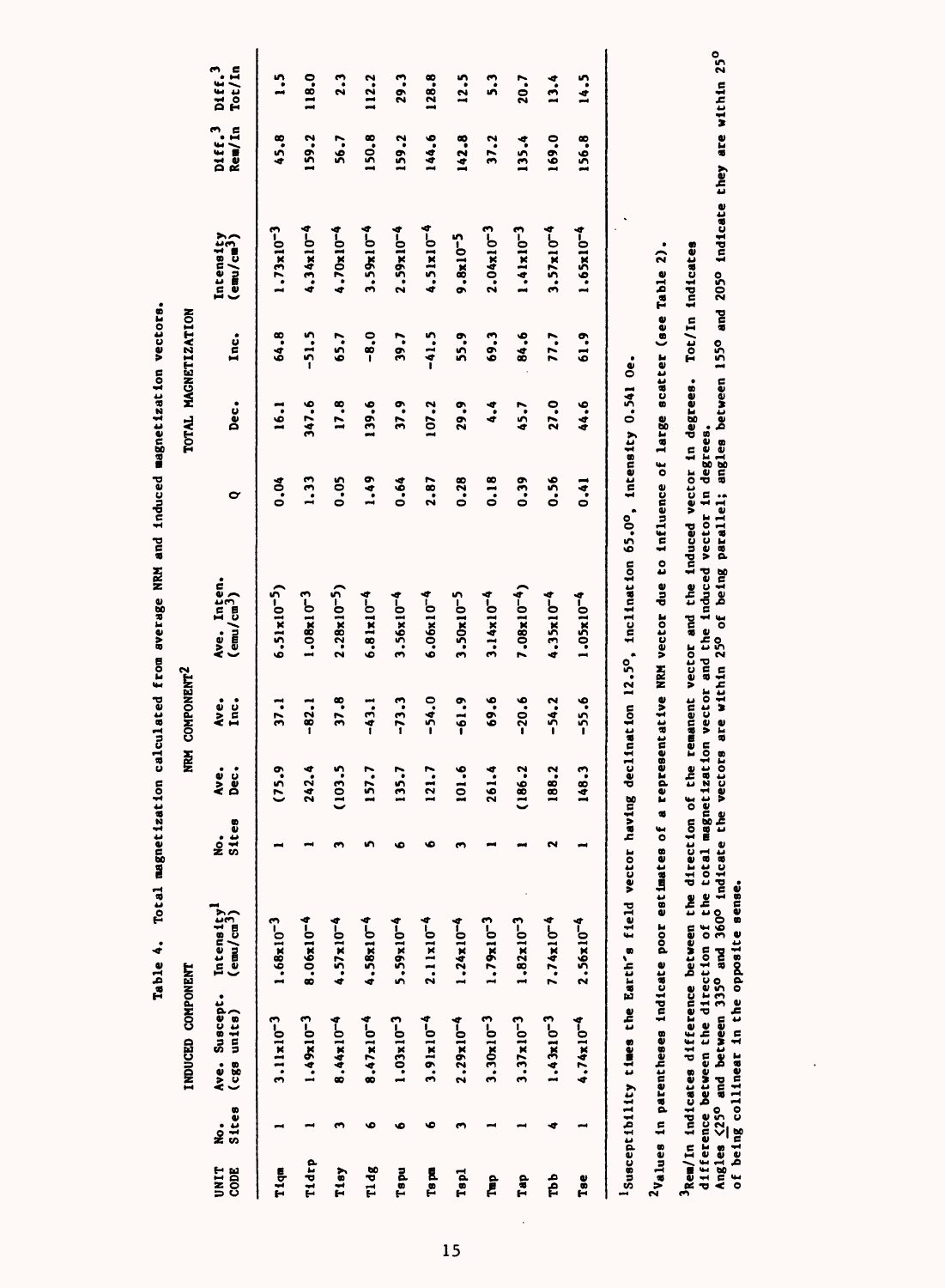|  | TABLE 5a. SUMMARY OF CORE DENSITY DATA |  |  |
|--|----------------------------------------|--|--|
|  |                                        |  |  |

| <b>UNIT</b><br>CODE | <b>SITE</b>  | NO. OF<br><b>SAMPLES</b> | MIN. | RANGE DENSITY<br>MAX. | <b>AVERAGE</b><br><b>DENSITY</b> | STD. DEV.<br><b>DENSITY</b> |
|---------------------|--------------|--------------------------|------|-----------------------|----------------------------------|-----------------------------|
| Tiqm                | $1SG-5$      | 6                        | 2.52 | 2.57                  | 2.54                             | 0.02                        |
| Tidrp               | $3SR-6$      | 9                        | 2.45 | 2.57                  | 2.51                             | 0.04                        |
|                     | $lSR-1$      | 9                        | 2.27 | 2.40                  | 2.34                             | 0.04                        |
| Tisy                | $1$ SR-6     | 7                        | 2.37 | 2.54                  | 2.45                             | 0.06                        |
|                     | $1SC-3$      | 8                        | 2.44 | 2.51                  | 2.48                             | 0.02                        |
|                     | $1SC-6$      | 8                        | 2.38 | 2.49                  | 2.44                             | 0.04                        |
|                     | $1SG-7$      | 6                        | 2.21 | 2.38                  | 2.31                             | 0.06                        |
|                     | $1SG-8$      | 6                        | 2.42 | 2.50                  | 2.45                             | 0.03                        |
| Tldg                | $2S R - 8$   | 8                        | 2.41 | 2.58                  | 2.51                             | 0.06                        |
|                     | $3SR-5$      | 5                        | 2.45 | 2.57                  | 2.50                             | 0.04                        |
|                     | $3S_{R} - 7$ | $\overline{7}$           | 2.29 | 2.54                  | 2.43                             | 0.11                        |
|                     | $1SG-17$     | 7                        | 2.22 | 2.50                  | 2.37                             | 0.09                        |
|                     | $1$ SR-2     | 7                        | 2.27 | 2.42                  | 2.37                             | 0.05                        |
|                     | $2$ SR-1     | 9                        | 1.85 | 1.99                  | 1.93                             | 0.01                        |
| Tspu                | $2S_{R-2}$   | 6                        | 2.18 | 2.20                  | 2.19                             | 0.01                        |
|                     | $3SR-2$      | 6                        | 2.34 | 2.44                  | 2.39                             | 0.04                        |
|                     | $3S_R - 3$   | $\overline{\mathbf{7}}$  | 2.34 | 2.46                  | 2.41                             | 0.05                        |
|                     | $1SC-13$     | 4                        | 2.33 | 2.41                  | 2.37                             | 0.04                        |
|                     | $1SG-14$     | 4                        | 2.37 | 2.44                  | 2.42                             | 0.03                        |
| <b>Tspm</b>         | $1$ SR-3     | 9                        | 2.33 | 2.44                  | 2.38                             | 0.03                        |
|                     | $2S_{R-3}$   | 5                        | 2.15 | 2.27                  | 2.20                             | 0.05                        |
|                     | $3S_{R-1}$   | 8                        | 1.87 | 2.19                  | 2.01                             | 0.11                        |
|                     | $3S_{R-4}$   | 7                        | 2.21 | 2.63                  | 2.40                             | 0.14                        |
| Tspl                | $1SG-2$      | 6                        | 2.47 | 2.53                  | 2.50                             | 0.02                        |
| <b>Tspl</b>         | $1SG-1$      | 9                        | 1.86 | 1.93                  | 1.89                             | 0.03                        |
| outflow             | $2SR-6$      | 6                        | 1.84 | 1.91                  | 1.86                             | 0.07                        |
| Tmp                 | $1SG-16$     | 6                        | 2.47 | 2.53                  | 2.50                             | 0.02                        |
| Tap                 | $1$ SR-5     | 8                        | 2.41 | 2.53                  | 2.50                             | 0.04                        |
|                     | $1SG-10$     | 3                        | 2.27 | 2.34                  | 2.30                             | 0.04                        |
|                     | $1SG-11$     | 3                        | 2.20 | 2.26                  | 2.23                             | 0.03                        |
| <b>Tbb</b>          | $1SG-12a$    | $\mathbf{3}$             | 2.22 | 2.31                  | 2.28                             | 0.05                        |
|                     | $1SG-12b$    | $\mathbf{2}$             | 2.45 | 2.49                  | 2.47                             | 0.03                        |
| <b>Tse</b>          | $1SG-15$     | 5                        | 2.25 | 2.36                  | 2.29                             | 0.04                        |

All densities are in  $g/cm<sup>3</sup>$ 

 $\bar{\beta}$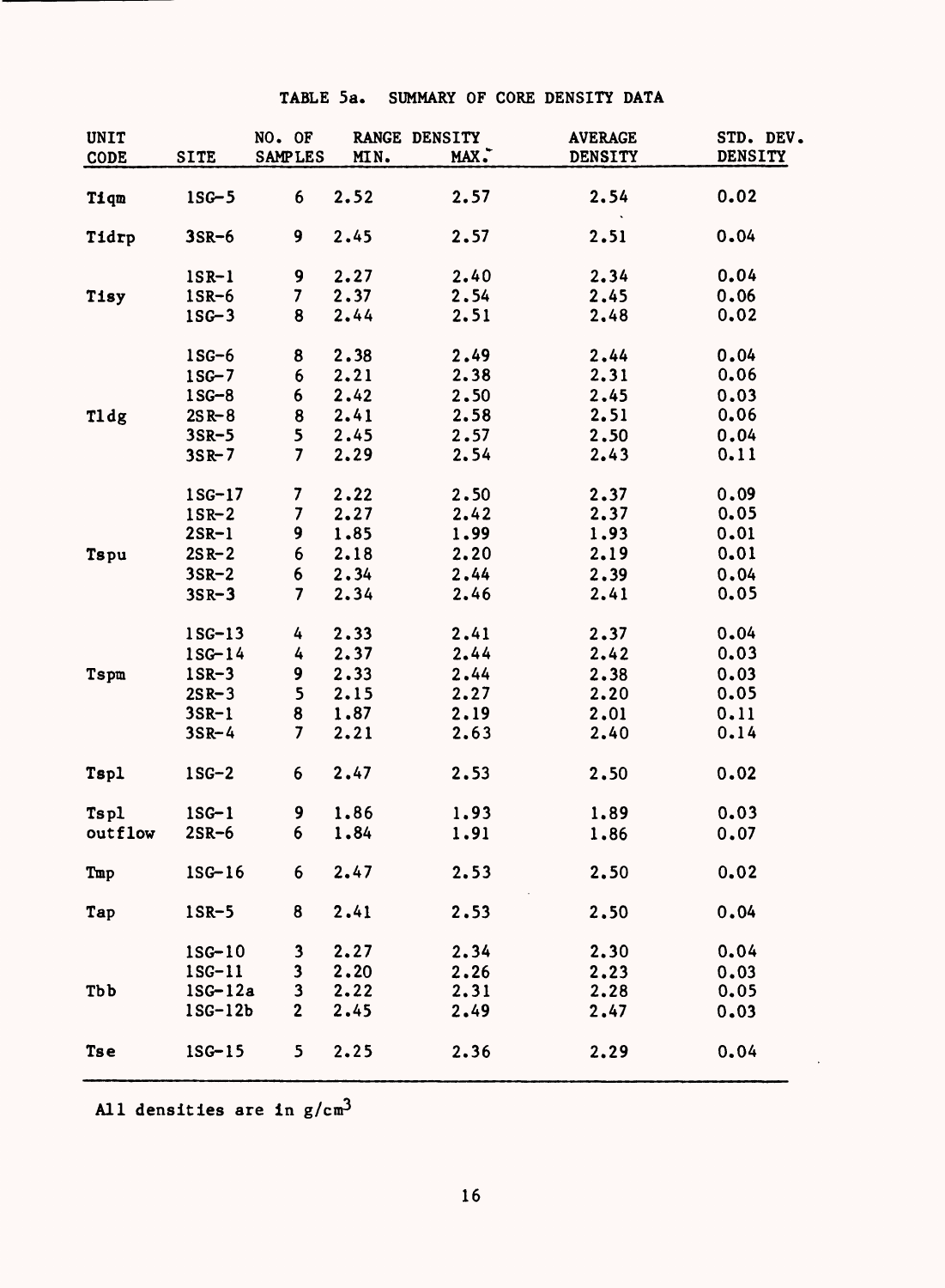# TABLE 5B. DENSITY DATA FOR SINGLE-SAMPLE SITES

| Tspl               |                | Tisy                  |                |  |
|--------------------|----------------|-----------------------|----------------|--|
| LOWER MEMBER OF    |                | QUARTZ SYENITE        |                |  |
| SUNSHINE PEAK TUFF |                | RESURGENT INTRUSION   |                |  |
| <b>SITE</b>        | <b>DENSITY</b> | SITE                  | <b>DENSITY</b> |  |
| Fresh Samples      |                | $2 - 6 - 13$          | 2.61           |  |
| $2 - 6 - 14$       | 2.57           | $RC - 2 - 5$          | 2.60           |  |
| $5 - 2C - 126$     | 2.47           | $RC - 2 - 159$        | 2,62           |  |
| $5 - 2C - 127$     | 2.49           |                       |                |  |
| $6 - 1 - 35$       | $2.49*$        |                       |                |  |
| $RC - 2 - 108$     | 2.59           |                       |                |  |
| $RC - 2 - 158$     | 2.59           | Tldg                  |                |  |
| $RC - 3 - 1$       | 2.59           | DACITE LAVAS OF       |                |  |
| $RC - 3 - 61$      | 2.25           | GRASSY MOUNTAIN       |                |  |
| $RC - 3 - 68$      | 2.47           | <b>SITE</b>           | <b>DENSITY</b> |  |
| $RC - 4 - 45$      | 2.48           | Average <sup>**</sup> | 2.53           |  |
|                    |                |                       |                |  |
| Hornfels Samples   |                |                       |                |  |
| 12250 CT           | 2.56           |                       |                |  |
| $2 - 6 - 28$       | 2.56           |                       |                |  |
| $RC - 2 - 20$      | 2.31           |                       |                |  |
| $RC - 2 - 24$      | 2.56           |                       |                |  |
| $RC - 2 - 41$      | 2.54           |                       |                |  |
| $RC - 2 - 48$      | 2.59           |                       |                |  |
| $RC - 2 - 73$      | 2.57           |                       |                |  |
| $RC - 2 - 103$     | 2.53           |                       |                |  |
| $RC - 2 - 104$     | 2.56           |                       |                |  |
| $RC - 2 - 160$     | 2.55           |                       |                |  |
|                    |                |                       |                |  |

All densities are in  $g/cm^3$ .

Average of two samples.

\*\*Data only available as an average of 3 samples (D. Bove, written comm., 1987)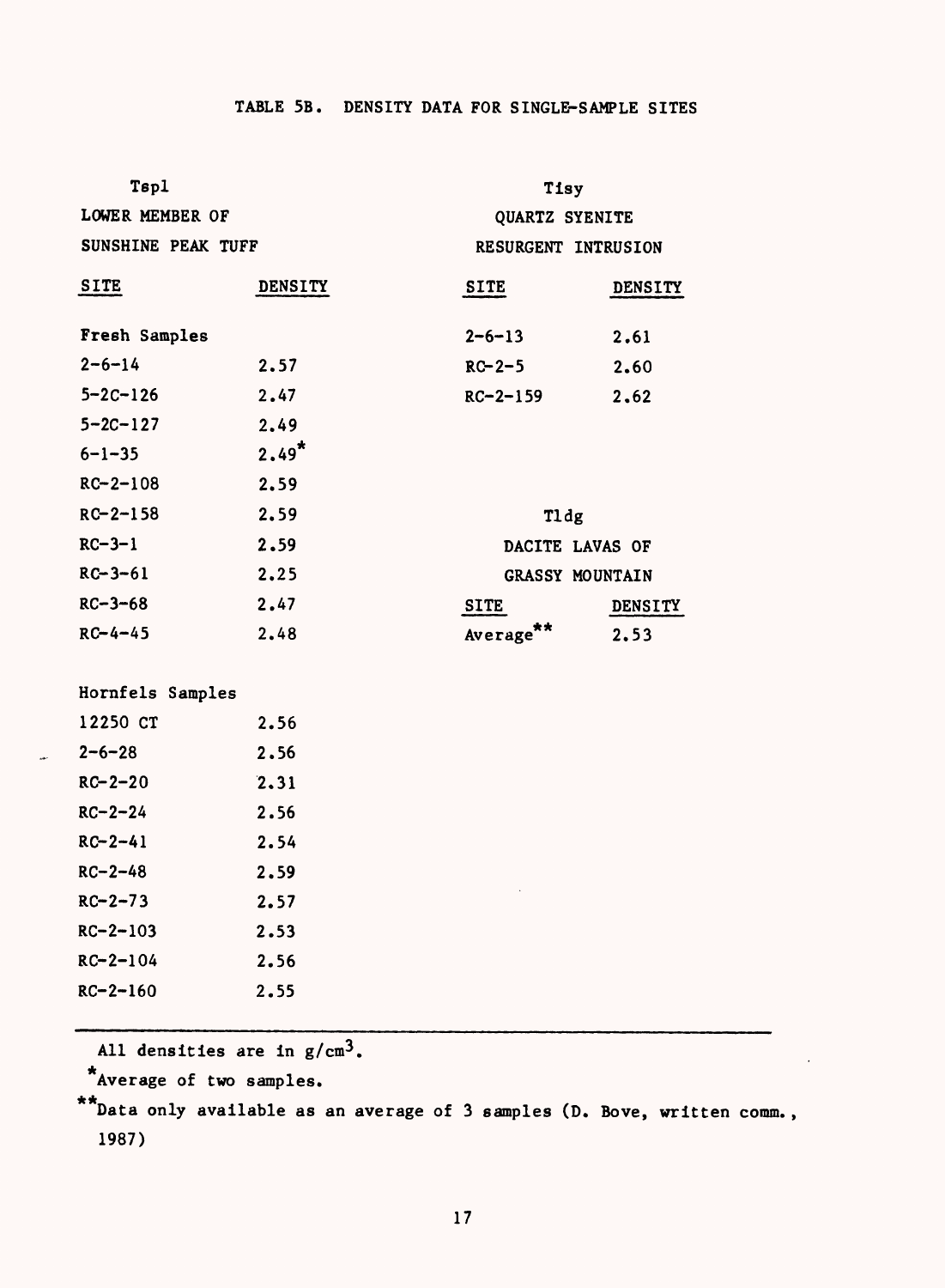| UNIT                  | <b>WHICH</b><br><b>SITES</b> | NO.<br><b>SITES</b> | <b>AVERAGE</b><br><b>DENSITY</b> |
|-----------------------|------------------------------|---------------------|----------------------------------|
| Tiqm                  | A11                          | $\mathbf{1}$        | .2.54                            |
| Tidrp                 | AL1                          | $\mathbf{1}$        | 2.51                             |
| Tisy                  | A11                          | 6                   | 2.52                             |
| Tisy                  | single-sample                | 3                   | 2.61                             |
| Tldg                  | A11                          | $\overline{7}$      | 2.45                             |
| Tspu                  | AL1                          | 6                   | 2.28                             |
| Tspu                  | excl. $2SR-1$ <sup>*</sup>   | 5                   | 2.35                             |
| Ts pm                 | AL1                          | 6                   | 2.30                             |
| Tspm                  | excl. $3SR-l^*$              | 5                   | 2.35                             |
| Tspl                  | Fresh + Hornfels             | 21                  | 2.52                             |
| Tspl                  | Fresh                        | 11                  | 2.50                             |
| Tspl                  | Hornfels                     | 10                  | 2.53                             |
| Tspl                  | outflow                      | $\mathbf{2}$        | 1.88                             |
| Tmp                   | AI1                          | 1                   | 2.50                             |
| Tap                   | A11                          | $\mathbf{1}$        | 2.50                             |
| <b>Tbb</b>            | AL1                          | 4                   | 2.32                             |
| <b>Tse</b>            | A11                          | 1                   | 2.29                             |
| Red Mt. <sup>**</sup> | A11                          | 21                  | 2.35                             |

TABLE 6. Average Densities for Geologic Units

All density values are in  $g/cm<sup>3</sup>$ .

All samples used exclusive of the one listed.

 $\ddot{\phantom{a}}$ 

\*\* Suite of samples collected at the surface and from core drilled on Red Mt. by D. Bove (written comm., 1987) that represents an average section through the variably altered geologic units of the mountain.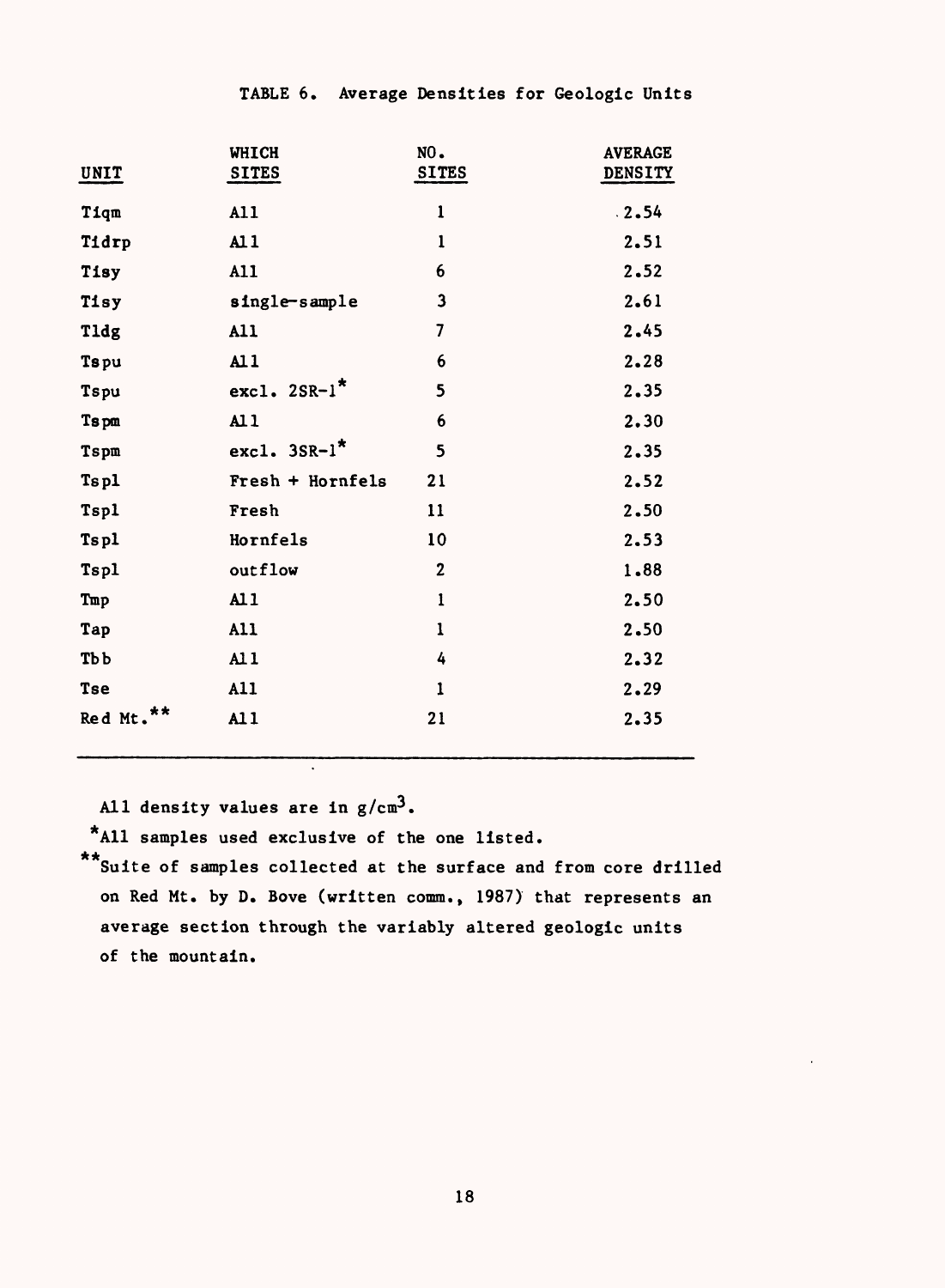### APPENDIX. BRIEF DESCRIPTION OF GEOLOGIC UNITS

The following geologic descriptions of the map units listed on Table la are condensed from Ron (in press) and Lipman (1976).

MIOCENE ROCKS OF THE 23.1-M.Y.-OLD LAKE CITY CALDERA

- Tiqm QUARTZ MONZONITE OF ALPINE GULCH Porphyritic quartz monzonite (67 to 68%  $\text{SiO}_2$ ) intruded near the mouth of<br>Alpine Gulch. Composed of large (.25 to .75 inch). Composed of large  $(.25$  to  $.75$  inch), euhedral prismatic phenocrysts of pink microperthitic orthoclase set in a subhedral holocrystalline matrix of sodic plagioclase, orthoclase, quartz, biotite, and clinopyroxene. Alteration of the quartz monzonite is weak and consists of partial sericitization of plagioclases, partial chloritization of biotites, and nearly total replacement of clinopyroxene by chlorite. The quartz monzonite is believed to have been intruded late in the caldera cycle, comagmatic with the dacite of Red Mountain (K. Hon and Z. C. Peng, unpub. data). Remanent magnetic polarity: normal. K-Ar age  $22.8 + 0.9$  m.y.
	- DACITE OF RED MOUNTAIN--Complex of porphyritic, high-K dacite intrusions that cut the postcollapse lavas in<br>the vicinity of Red Mountain. Probably the nearthe vicinity of Red Mountain. surface feeders for a volcanic dome complex.
- Tidrp Dacite Porphyry Porphyritic dikes of high-K dacite (63 to  $65\%$   $S10<sub>2</sub>$ ) to the northeast and south of Red Mountain. The dikes contain about 40 to 45 percent phenocrysts of plagioclase, sanidine, biotite, clinopyroxene, and opaques in a crypto- to microcrystalline groundmass composed largely of plagioclase feldspar and quartz. Alteration is weak in the dikes, which show only minor sericitization of plagioclase and partial conversion of clinopyroxene to chlorite and calcite. Mineralogically, petrologically, and isotopically similar to the quartz monzonite of Alpine Gulch. Remanent magnetic polarity: reverse
	- RESURGENT INTRUSIONS--Stocks, dike-like bodies, small plugs, and ring-fracture dikes of quartz syenite and related rhyolitic rocks. Represent the uppermost parts of a large resurgent intrusion that underlies the northcentral part of the Lake City caldera. Mineralogically and chemically similar to equivalent compositions of the Sunshine Peak Tuff.
- Tisy **Quartz syenite--Seriate-porphyritic, quartz syenite (64** to  $69\%$  SiO<sub>2</sub>). Phenocrysts include microperthitic orthoclase (generally 20 to 30%), plagioclase (5 to 20%), biotite, clinopyroxene, and opaques. Large (.3 to .5 inch), glomeroporphyritic plagioclase is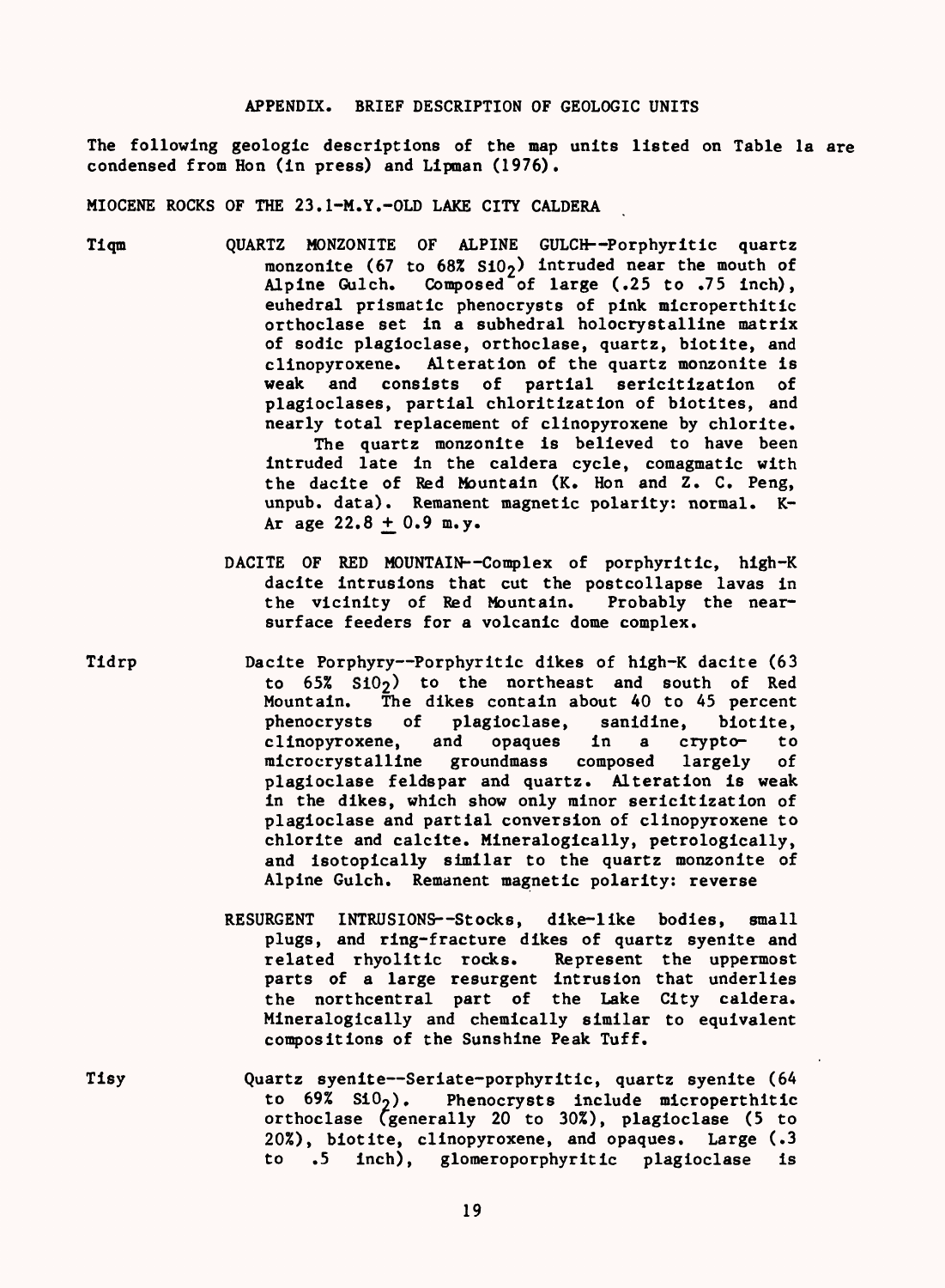scattered throughout the quartz syenite. Accessory phases include sphene, zircon, apatite, and chevkinite.

The groundmass of the phaneritic intrusions in the caldera is typically a hypidiomorphic granular intergrowth of quartz and potassium feldspar. Quartz syenite dikes intruded along the ring fault generally have higher silica contents (67 to 69%  $S10<sub>2</sub>$ ) than the holocrystalline quartz syenites within the caldera (64 to  $66\%$  Si $0_2$ ).

Quartz-bearing granite porphyry  $(72 \text{ to } 74\% \text{ } *S*10<sub>2</sub>)$ locally forms the borders of flat-topped, phaneritic quartz syenite intrusions in the center of the caldera. This border phase only occurs along contacts where the quartz syenite appears to have partially assimilated hornsfelsed lower Sunshine Peak Tuff.

Alteration with the quartz syenite commonly consists of weak to moderate sericitization of plagioclase, partial chloritization of biotite, and replacement of clinopyroxene by either uralitic hornblende or by chlorite, calcite, and epidote. K-Ar age  $23.3 + 1$  m.y. Remanent magnetic polarity: normal below 500 degrees Celsius; reverse at higher demagnetization temperatures (Reynolds and others, 1986).

Tldg DACITE LAVAS OF GRASSY MOUNTAIN-Seriate-porphyritic, high-K dacite lavas (63 to 66%  $s10<sub>2</sub>$ ) occurring as thick flows and probable domal masses on the eastern margin of the caldera. Contain 40 to 45% phenocrysts of plagioclase (20 to 25%), sanidine (5 to 10%), biotite, clinopyroxene, and opaques. Zircon and apatite are accessory phases. Groundmass is generally a cryptocrystalline granular intergrowth of quartz and feldspar, but locally patchy granophyric crystallization has occurred. The dacite lavas are characterized by high modal concentrations of mafic minerals (averages 12%) in comparison to other caldera related rocks.

> Alteration is generally weak away from Red Mountain and consists of oxidation of biotite, minor sericitization of plagioclase, weak argillization of groundmass, and replacement of clinopyroxene by smectite with or without chlorite and calcite. In the vicinity of Red Mountain, the lavas are totally replaced by an assemblage of quartz and alunite that grades outward into a moderately argillized zone (Bove, 1984). Thickness exceeds 2000 feet in places. K-Ar age  $23.4 + 1.2$  m.y. Remanent magnetic. polarity: reverse.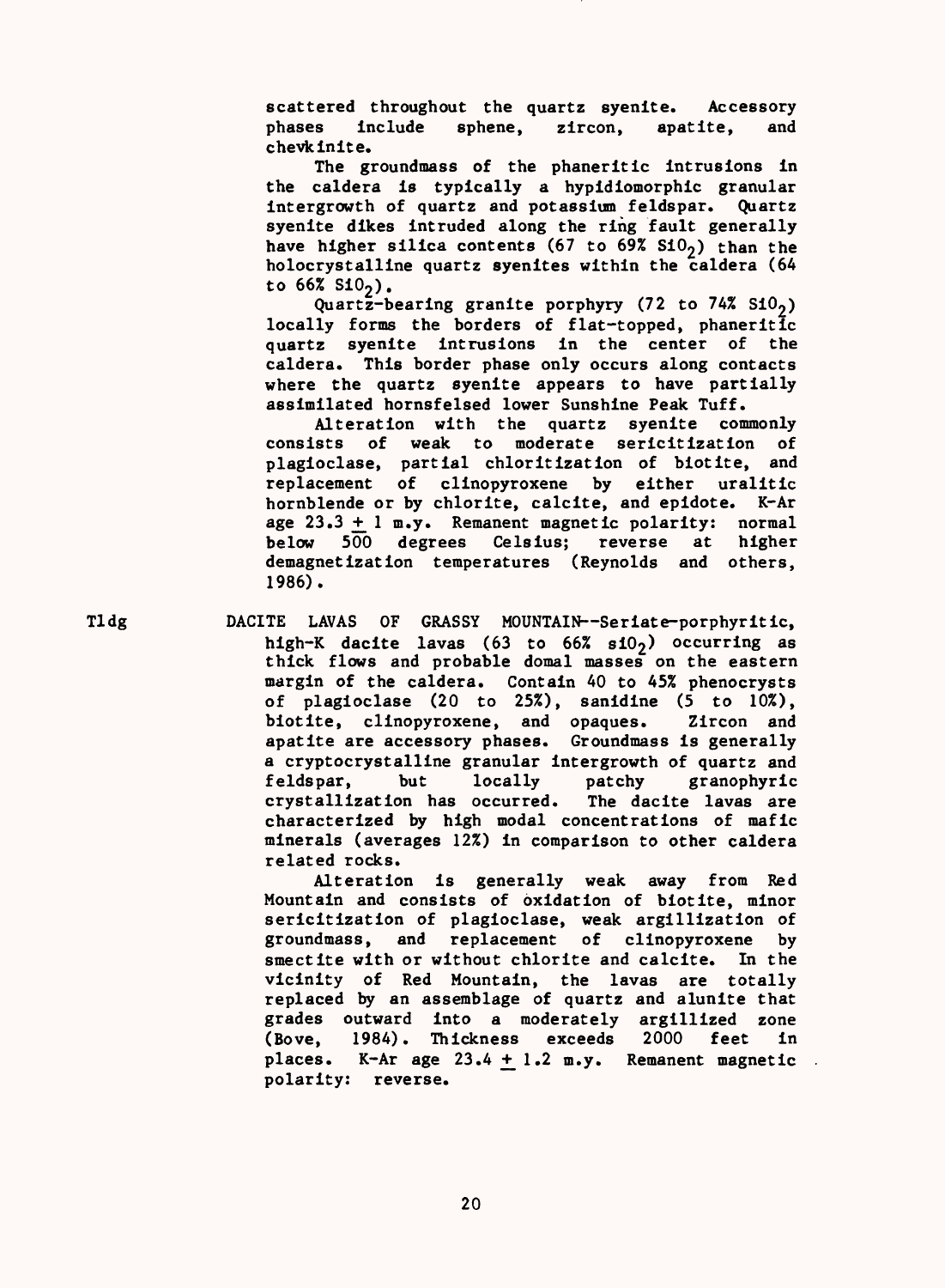SUNSHINE PEAK TUFF--Compositionally zoned intracaldera ash-flow sheet consisting of three ash-flow members that interfinger complexly with a caldera-collapse breccia member. The ash-flow members contain variable amounts of xenolithic rocks fragments, which have lithologies similar to those in the collapse breccia member. Individual ash-flow tuff members have mineralogical and chemical equivalents in the resurgent intrusions.

Tspu Upper member--Quartz trachytic ash-flow tuff (67 to 69%<br>Si0<sub>2</sub>). Crystal-rich, moderately to densely welded Crystal-rich, moderately to densely welded ash-flow tuff containing 45 to 50% phenocrysts of sanidine, plagioclase, biotite, quartz, clinopyroxene, and opaques in a matrix of devitrified glass shards. Locally, the upper member has a thin  $(50$  feet). quartz-rich basal zone that is rhyolitic  $(72\% Si0<sub>2</sub>)$ . Accessory phases include sphene, zircon, apatite, and rare chevkinite (where preserved from alteration). Distinguished from other members by relatively low quartz phenocryst content  $(52)$  and more abundant plagioclase (5 to 10%) and biotite (1 to 3%).

Prominent welding breaks are present within the upper member in the southern part of the caldera. Degree of welding within the upper member adjacent to breaks is highly variable. The tuff can be densely welded to its base, where a thin quenched zone  $(520$ <br>feet) of microspherulitic devitrification is microspherulitic developed. Poorly to moderately welded tuff also occurs adjacent to or in places defining breaks, especially where the basal layer is llthic rich.

Alteration within the upper member is generally weak in comparison to the other two members. Mild serlcitic alteration has affected much of the plagioclase, and all of the clinopyroxene is pseudomorphed by calcite, chlorite, and clay. In the vicinity of Red Mountain, the upper member has been completely replaced by quartz and alunlte.

Total thickness of the upper member is at least 1500 feet. Thins to less than 500 feet to the north of Grassy Mountain, apparently due to erosion prior to the eruption of the postcollapse dacite lavas. K-Ar<br>age  $23.2 \pm 1.2$  m.y. Remanent magnetic polarity: Remanent magnetic polarity: reverse

Tspm Middle member Rhyolitic ash-flow tuff (73 to 75%  $S10<sub>2</sub>$ ). Contains 35 to 45% phenocrysts of sanidine, quartz, plagioclase, biotite, clinopyroxene, and opaques in a moderately to densely welded matrix of .<br>glass shards. Accessory minerals include sphene, Accessory minerals include sphene, zircon, apatite, and chevkinite. Distinguished from the lower member by the presence of plagioclase and large (up to .05 inch) biotite flakes (about 1%), and from the upper member by higher quartz content (5 to 12%).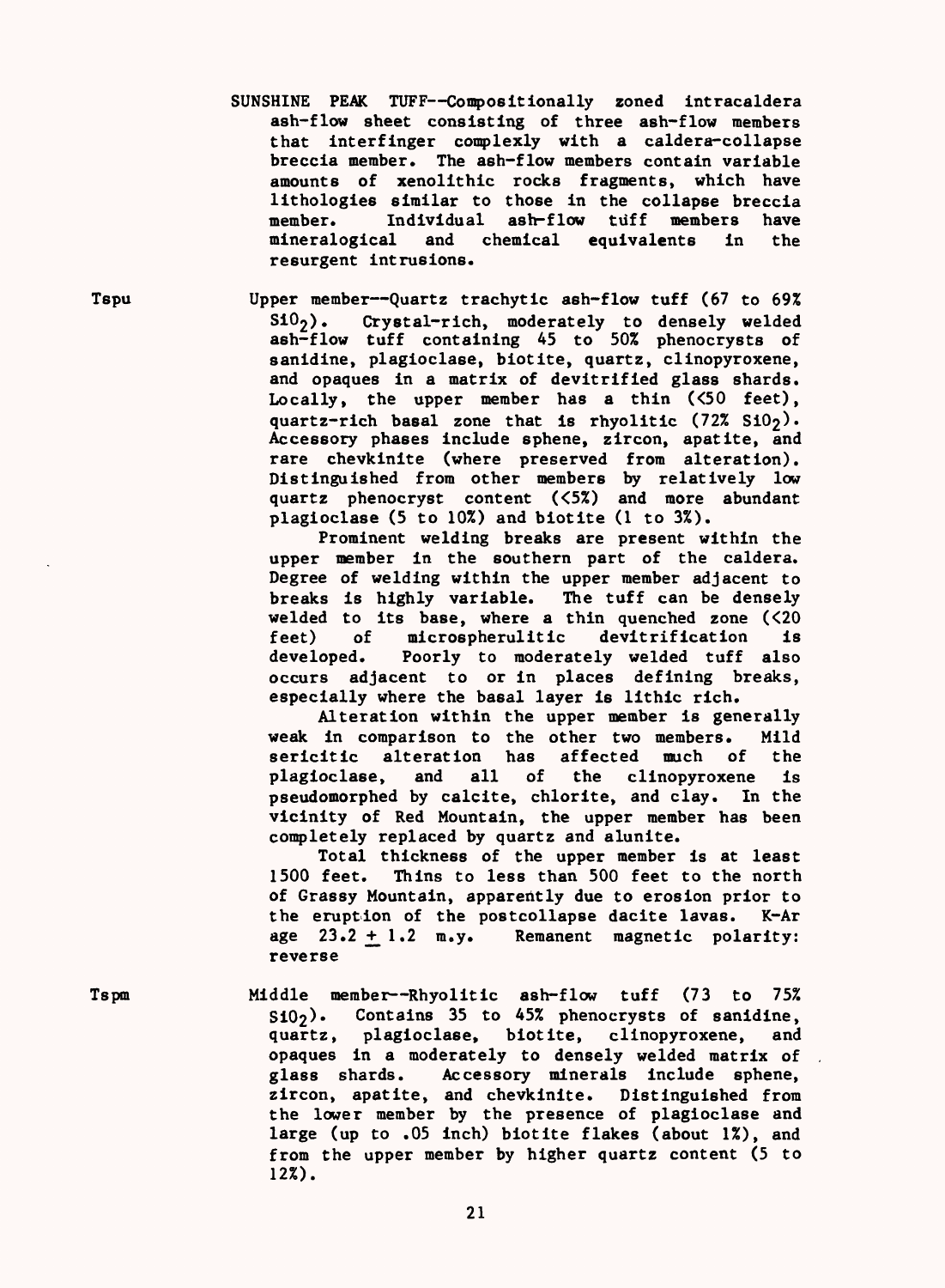Prominent welding breaks separate the middle member Into two cooling units near the head of Alpine Gulch and into three cooling units In the northwestern part of the caldera. These breaks are marked by llthic-rlch (20 to 50%), poorly welded ash-flow tuff. The middle and lower members are separated by a sheet of caldera-collapse breccia through most of the southern half of the caldera. Where the middle member rests on this breccia unit, It commonly Is zoned from nonwelded tuff (10 to 15 feet thick) Into densely welded tuff that is locally vitrophyric.

Propylitic alteration has affected large areas of the middle member, but exposures In the southeastern aprt of the caldera are relatively fresh. Thickness of the middle member Is approximately 1000 feet. K-Ar age  $24.0 + 0.9$  m.y. Remanent magnetic polarity: reverse

Tspl Lower member High-silica rhyolitic ash-flow tuff (76% to  $77\%$  Si $0_2$ ). Contains 30 to 40% phenocrysts of mlcroperthltic orthoclase and elliptical quartz with minor blotite, clinopyroxene, and opaques set in a groundmass of thoroughly devitrified glass shards. Sphene, zircon, apatite, and chevkinite occur in trace<br>amounts. Adjacent to and above many of the quartz Adjacent to and above many of the quartz syenite intrusions, the lower member has been recrystalllzed to a dense hornfels.

> Most of the intracaldera lower member has been propylitized, and only samples of the hornfelsed tuff have major-element chemistry similar to unaltered<br>samples of outflow lower member. Strong hydrothermal samples of outflow lower member. alteration occurs over large areas of the lower member, especially in association with quartz velning. The lower member is more than 2500 feet thick in the center of the caldera and no base has been identified. K-Ar age is  $22.4 + 1.2$  m.y. Remanent magnetic polarity: reverse

OLIGOCENE ROCKS OF THE UNCOMPAHGRE CALDERA

- MONZONITE PORPHYRY--Moderately to coarsely porphyritic intrusive rocks having phaneritic fine-grained groundmass. Phenocrysts are mostly plagioclase accompanied by auglte and blotite. These rocks are characterized by plagioclase, clinopyroxene, orthopyroxene, and variable amounts of blotite. K-Ar ages are between 25 and 28 m.y. (Slack, 1980; Caskey, 1979). Remanent magnetic polarity: Normal
- SILVERTON VOLCANICS--Lava flows of intermediate to silicic composition and related volcanlclastic sedimentary rocks that accumulated within the Uncompahgre caldera after its collapse, but before subsidence of the Silverton caldera